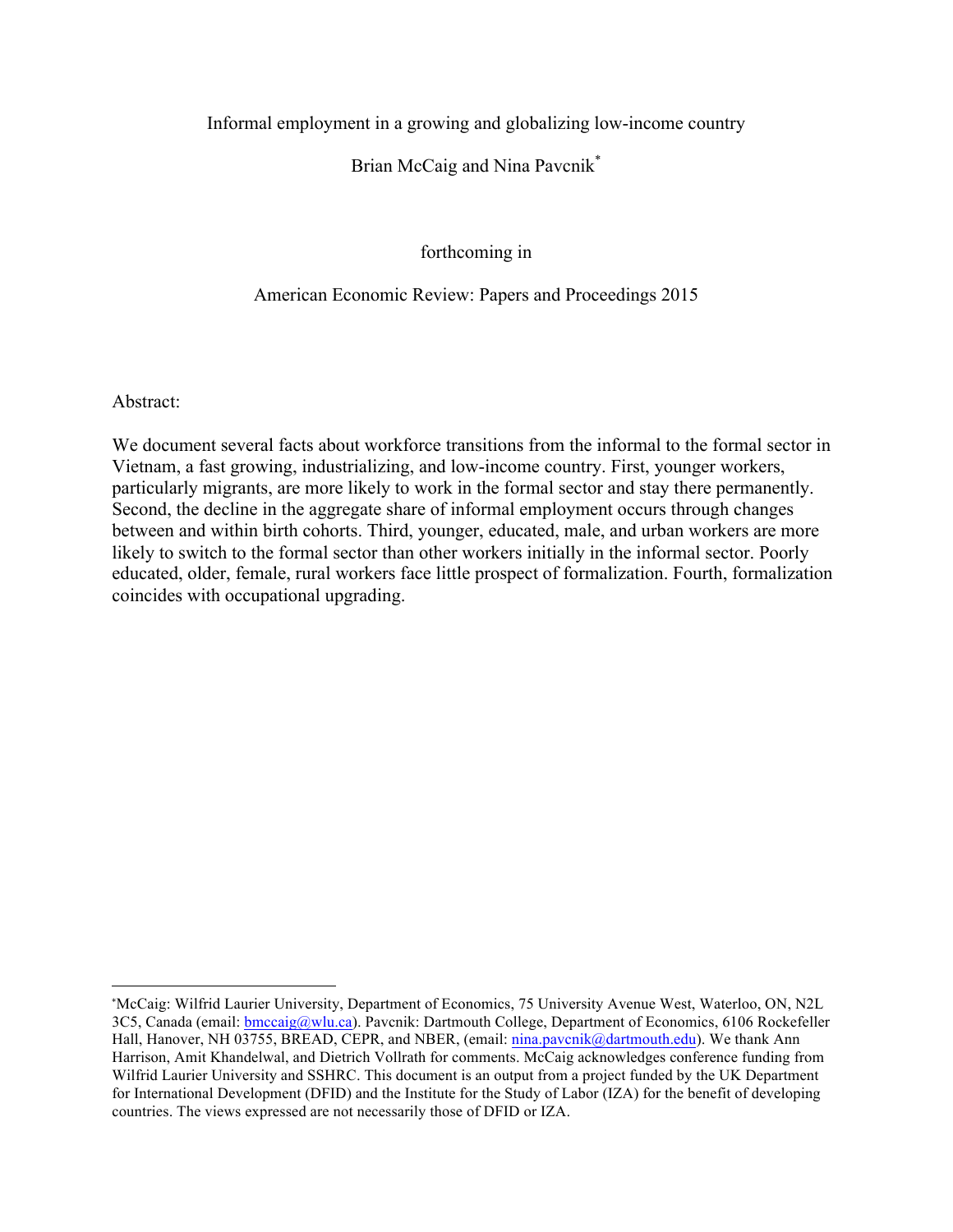Reallocation of resources toward more productive uses contributes significantly towards economic growth. A distinct feature of the distribution of firms in low-income countries is the prevalence of small, informal, household-run firms, which employ a large share of the workforce and provide livelihoods for the poor, but lag in productivity far behind formal firms (Banerjee and Duflo 2007; Gollin 2008; La Porta and Shleifer 2014). Most of these firms have little potential to transition to the formal sector (de Mel, McKenzie and Woodruff 2010, 2013; La Porta and Shleifer 2014). Nonetheless, the individuals working in them might transition to the formal sector as low-income economies develop (Lucas 1978; Gollin 2008). However, evidence on economy-wide transitions of individuals in and out of informality in a low-income setting is scarce, with most studies confined to urban middle-income settings (Maloney 2004).

We document several facts about individual transitions from the informal to the formal sector in Vietnam, a fast-growing, industrializing, and low-income economy. First, younger workers, particularly those who have migrated, are more likely to work in the formal sector and stay there permanently. Second, the decline in the aggregate share of informal employment occurs through changes between and within birth cohorts. Third, younger, better educated, male, and urban workers are more likely to switch to the formal sector than other workers initially in the informal sector. A poorly educated, older, female, rural worker faces little prospect of formalization. Fourth, formalization is associated with occupational upgrading.

We focus on Vietnam over a decade of rapid growth from 1999 to 2009, when GDP per capita increased by 78 percent, the labor force grew by 35 percent, and the percentage of the workforce employed in the informal sector dropped from 86 to 79. This drop reflected a relative contraction of employment in agriculture and an expansion of manufacturing and services, as well as a drastic drop in the share of informal jobs within manufacturing from 58 to 43 percent.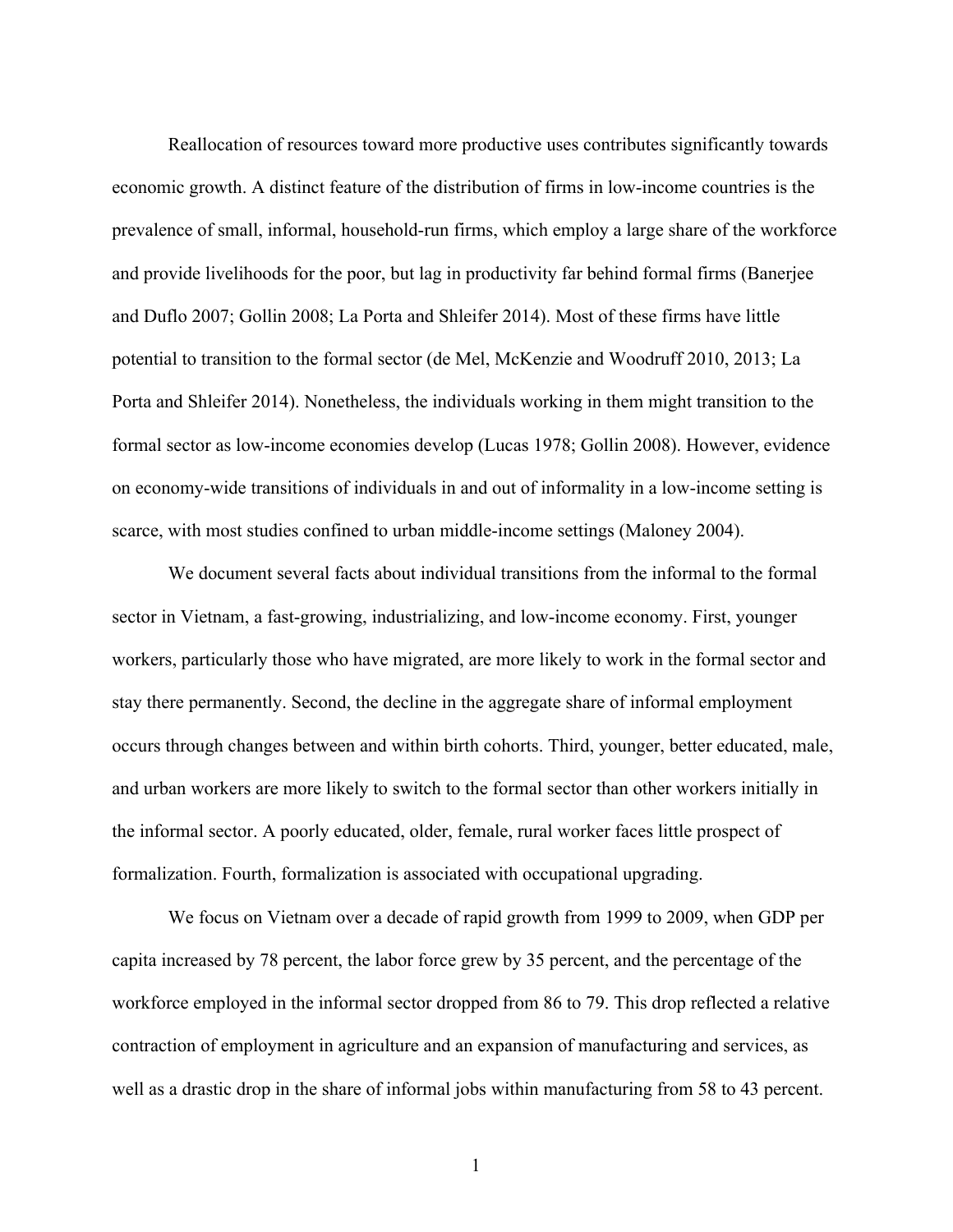We analyze data from the 1999 and 2009 Vietnam Population Censuses and the 2002, 2004, 2006, and 2008 Vietnam Household Living Standards Surveys (VHLSSs) focusing on workers ages 20-64. The data is nationally representative, covers all industries (including agriculture), and workers in formal and informal firms. An individual works in the informal sector if they are self-employed or works as an employee in the household business sector as opposed to the registered, enterprise sector. In Vietnam, state, foreign, and collective firms are legally required to register as an enterprise, whereas domestic private firms may legally operate as either an enterprise or a household business. Our definition closely corresponds to the notion of informality used in the literature (see La Porta and Shleifer 2014). The VHLSSs contain a rotating panel subcomponent that tracks individuals over a period of up to four years. We therefore analyze transitions to the formal sector in a nationally representative setting and over a longer time frame than is usually feasible (de Mel, McKenzie and Woodruff 2010). An online supplement provides further information on this data.

## **I. Formalization across and within birth cohorts**

Workers of different ages differ in mobility costs (Dix-Carneiro 2014), affecting their ability to transition to the formal sector as the economy grows. Age cohorts can shape the decline in aggregate informality through two channels. If the share of informal workers differs across birth cohorts, aggregate informality declines if cohorts entering the labor market have lower informality than existing and exiting cohorts. Additionally, workers within a given cohort may transition to the formal sector. We examine the role of birth cohorts in the aggregate decline in informality in Table 1. Panel A reports the share of informal employment by five-year birth cohorts from the 1999 and 2009 censuses. Cohorts are based on age in 1999.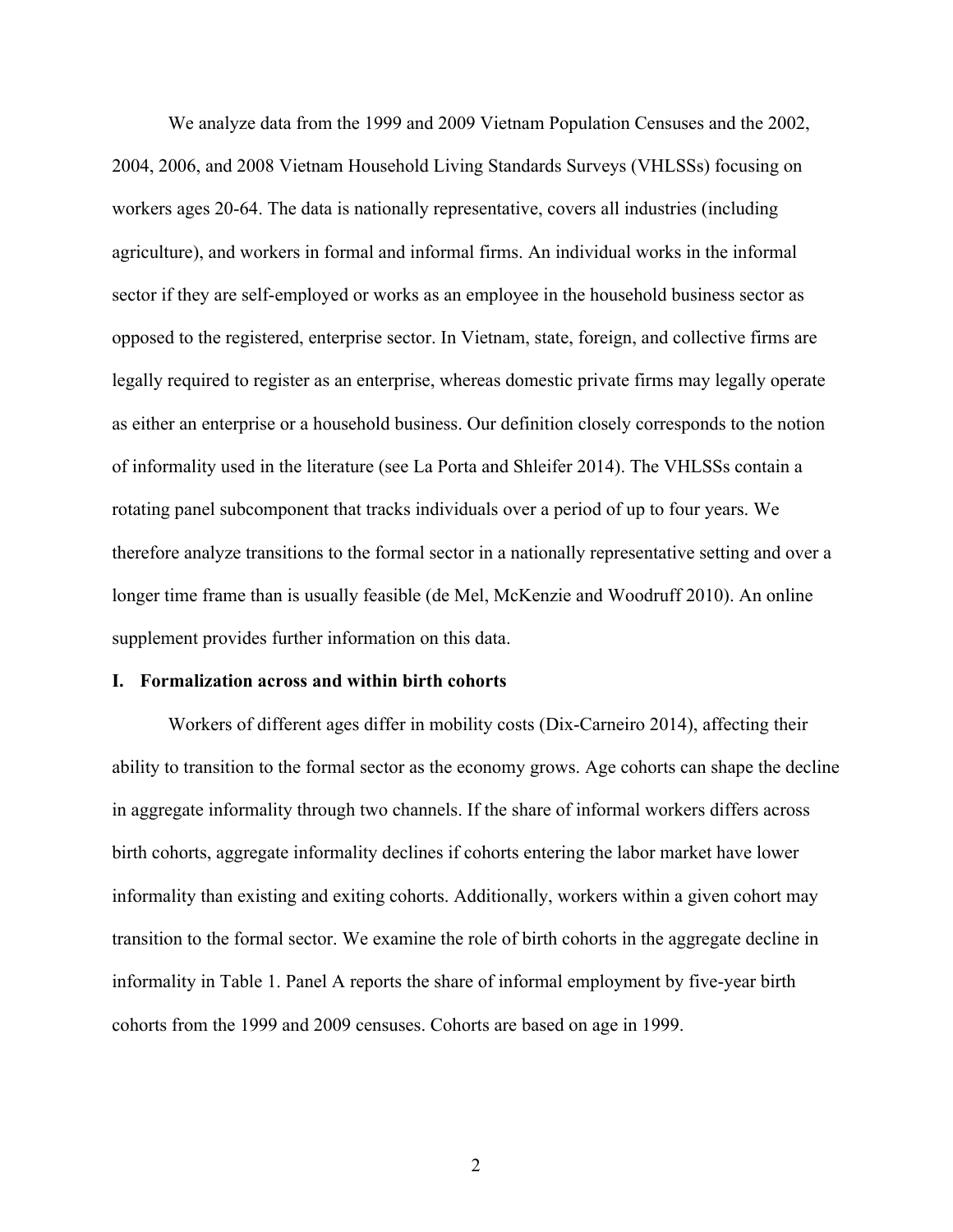Young workers make a key contribution toward the aggregate decline in informality. Young workers that enter the workforce between 1999 and 2009 (age 10-19 in 1999, then age 20-29 in 2009) are less likely to work informally than older, exiting cohorts (ages 55-59, 60-64 in 1999. The informality among the entering cohorts is about 70 percent (column 2), compared to over 90 percent among the exiting cohorts (column 1). This highlights the importance of young cohorts for declines in informality through workforce shifts across cohorts. In addition, younger cohorts experience greater declines in within-cohort informality than older cohorts. Column 3 of Table 1 shows that reductions in informality are largest for the youngest cohorts and decline with age. Cohorts age 20-24 and 25-29 in 1999 experience an 11.2 and 4.7 percentage point drop in the share of informal employment by 2009, respectively, while workers in cohorts over age 40 either observe no change or gain employment in informal sector.

Over the decade, manufacturing employment expanded from 8.9 to 13.7 percent of the workforce, accompanied by a 14.5 percentage point drop in informality in that sector. As noted in Table 1, young cohorts contribute even more significantly toward reductions in informality within manufacturing than they do economy-wide. In manufacturing, the gap in informality between entering young cohorts and existing cohorts is more pronounced and younger cohorts experience a greater decline in informality relative to older cohorts over time. Analysis by gender yields similar findings, although the gaps in informality across cohorts are larger for women and the within-cohort changes in informality are larger for men (see Table A4 in supplement).

When formal manufacturing jobs are spatially concentrated, transitions to the formal sector in a low-income country in part occur through migration (Harris and Todaro 1970). In Vietnam in 1999, five provinces accounted for 63 percent of formal manufacturing employment.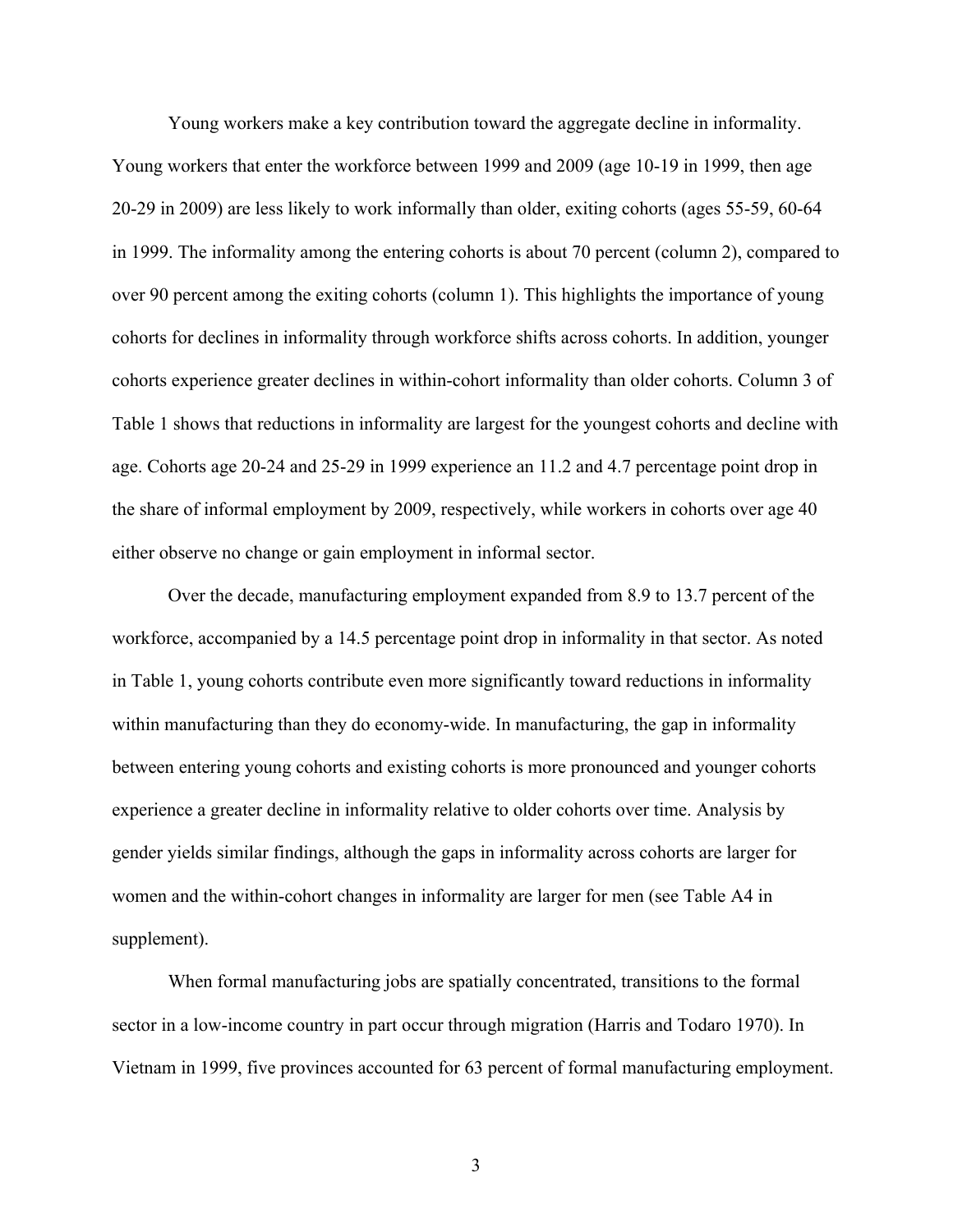We define migration as moving across provinces within the past five years, using the censuses (see Table A5 in supplement). 4.6 percent of workers in 2009 migrated, 66 percent of them to the five key provinces. Migration significantly increases over the decade of growth, particularly for the youngest cohort, from 5.6 to 11.6 percent. Migration declines with age. Importantly, migrants are much less likely to work informally. For example, in 2009, 72 percent of the workers in the youngest cohort were employed in the informal sector (Table 1) compared to only 32 percent of migrants in this cohort. Migration among the young and lower informality among the migrants are even more prevalent for manufacturing workers and women (see Table A6 in supplement). This analysis suggests that younger workers in part formalize more quickly because they are more likely to migrate.

Overall, the between and within cohort shifts in informality contribute importantly toward economy-wide formalization. Panel B of Table 1 suggests that workforce shifts between cohorts account for 69 percent of the decline in aggregate informality, while within cohort changes account for 31 percent. The between cohort changes dominate in manufacturing, accounting for 90 percent of the decline in informality (particularly among women, see Table A4 in supplement).<sup>1</sup> These differences in the relative role of between and within cohort shifts highlight the importance of analysis based on all industries to understand the trends in informality in a low-income industrializing country.

#### **II. Switchers, sorting and formalization**

Section I highlights differences in formalization of the labor force across and within birth cohorts in a low-income country over a decade of fast growth. Using the VHLSS panels, which track individuals over a period of four years, we illustrate how workers actually transition to the

<sup>&</sup>lt;sup>1</sup> In contrast to the sharp decline in manufacturing, informality within services remained relatively constant (see Table A3 in supplement). Future research could explore possible reasons, including the role of government policies, firm organization, and FDI, for these different trends.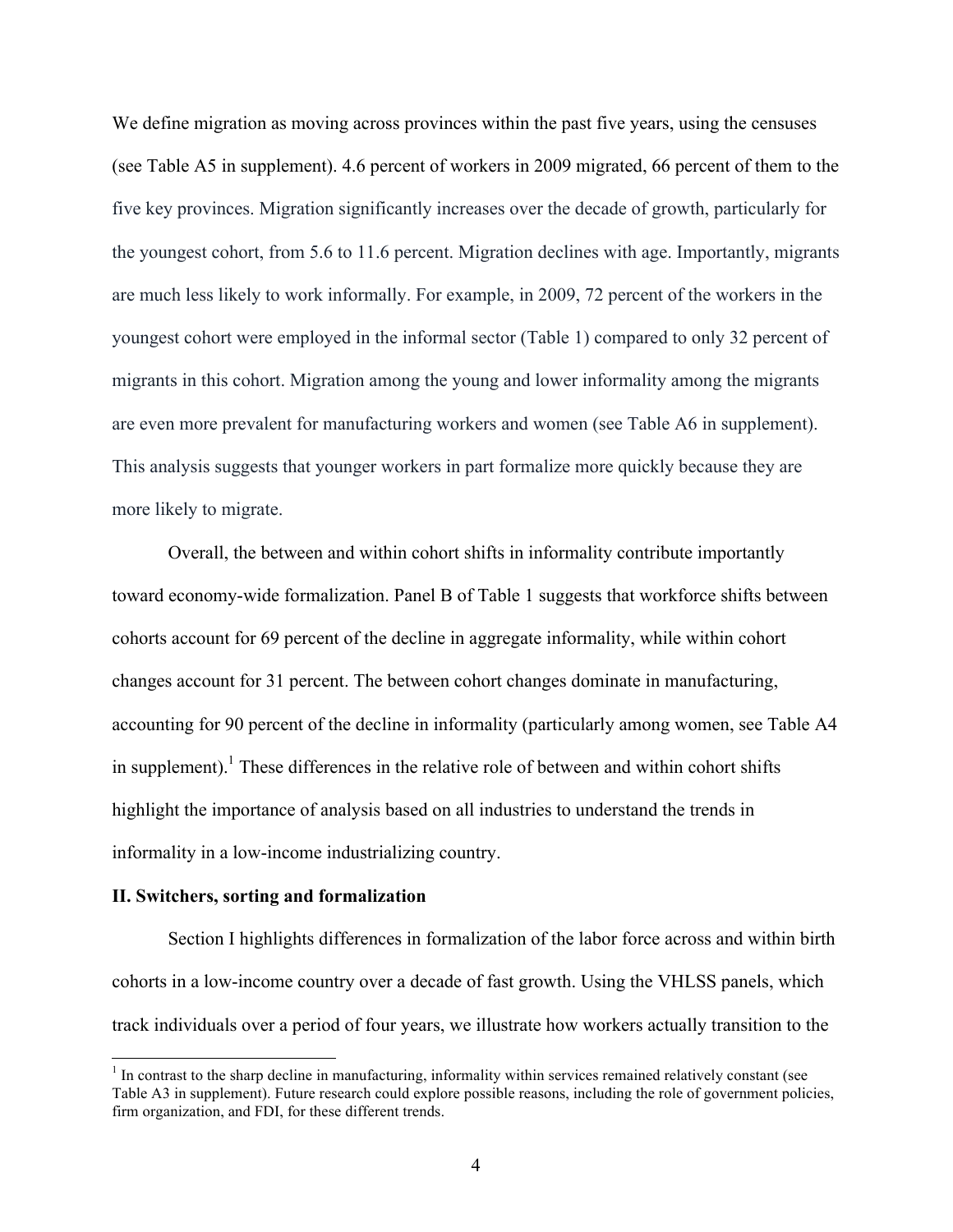formal sector within birth cohorts. We examine the permanence of switches to the formal sector over a longer time period than is usually possible, and examine whether and how workers sort between the formal and informal sectors in a low-income country.

We first document individual transition patterns for various age cohorts. Table 2 reports the share of workers in each age cohort that always hold an informal job, always hold a formal job, or switch between the two sectors using the three-survey panels covering 2002 to 2008.<sup>2</sup> Most workers are always in either the informal or formal sector. However, workers in younger cohorts are less likely to always be in the informal sector, more likely to always be in the formal sector and more likely to switch sectors. In addition, among the switchers, younger cohorts are more likely to hold a formal job at the end of the period. Younger cohorts also experience greater increases in the share that end up holding a formal job. In contrast, switching workers in older cohorts tend to end up working in an informal job. Younger switchers also more permanently transition to the formal sector: they are more likely to stay in the formal sector two to four years following the switch.

The differences in switching behavior of workers across age cohorts in part reflect disparities in other worker characteristics, such as education. The literature (Maloney 2004; de Mel, McKenzie and Woodruff 2010; La Porta and Shleifer 2014) emphasizes sorting of individuals into the formal and informal sector by education, consistent with theory (Lucas 1978; Rauch 1991). We also find evidence consistent with sorting based on education by relying on the usual cross-sectional analysis: formal workers are more likely better educated, younger, male, non-minorities, and urban than workers in the informal sector (see Table A7 in supplement). We provide further evidence on sorting in transitions out of informality with panel-level data. If workers sort, the characteristics of workers in the formal sector are expected to be closer to the

 $2$  This data excludes migrants, so Table 2 likely underestimates the transitions to the formal sector among the young.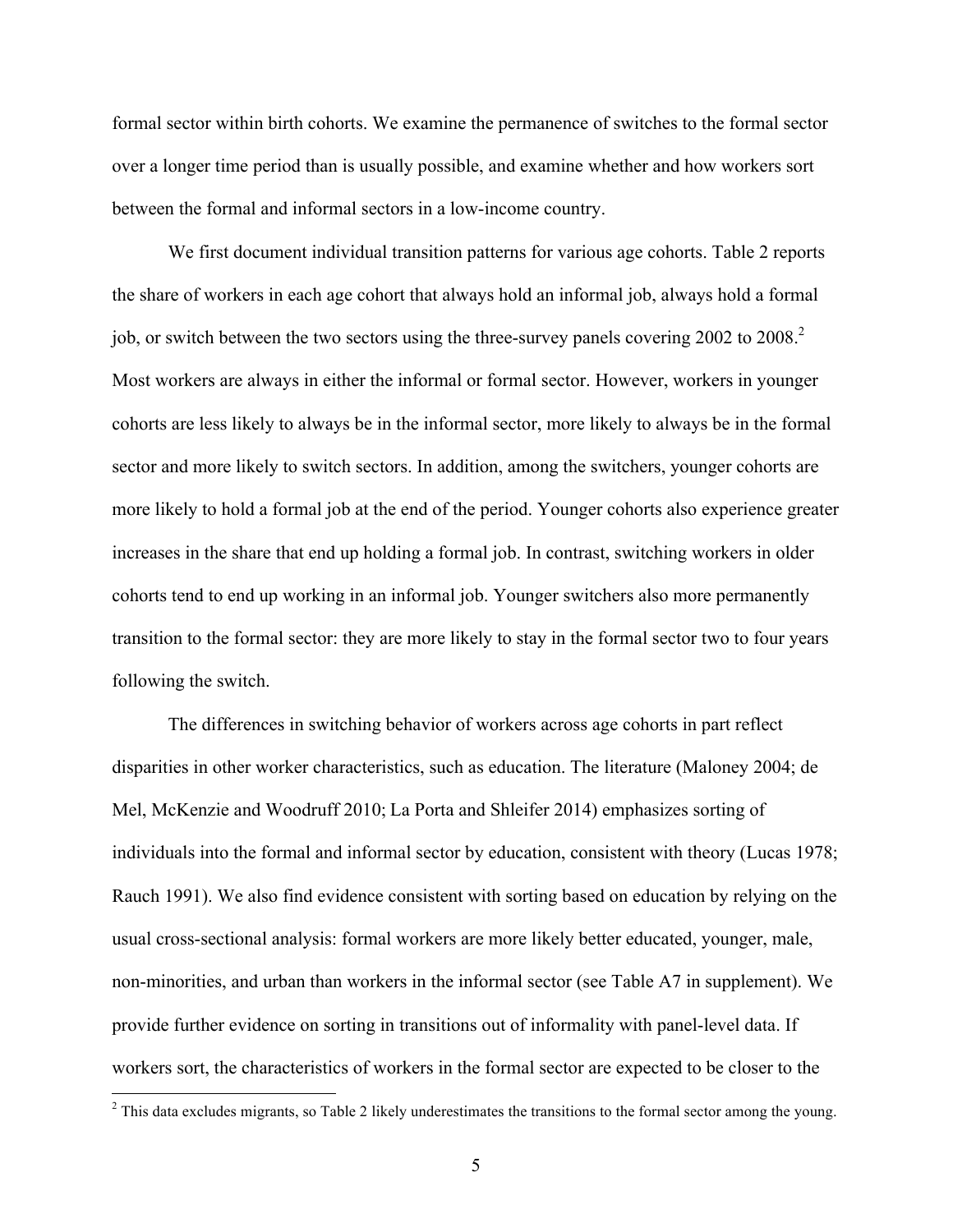characteristics of workers that switch from informal to formal sector than to those of workers that remain in the informal sector. We limit the VHLSS panel sample to workers that are initially informal and regress an indicator for whether a worker switches to the formal sector by the end of the panel on a vector of worker characteristics.

The results are reported in Table 3 and support sorting into the formal sector as the workers that switch tend to be more educated, younger, male, non-minorities, and urban. This implies that relative to workers that remain in the informal sector, workers that switch out of informality tend to have more similar observable characteristics to workers already in the formal sector. We find further support for sorting in switching of individuals from the formal to the informal sector (see Table A8 in supplement). Relative to workers that remain in the formal sector, workers that switch to the informal sector tend to have more similar education, age, and residence to workers already working in the informal sector. However, women are less likely to switch to the informal sector, even though women are more likely to work in the informal sector. 3

These findings imply that informal workers that are most likely to move to the formal sector in a fast-growing low-income economy possess characteristics that most closely resemble those of workers already in the formal sector. Poorly educated, older, rural, female workers are unlikely to make such transitions. Importantly, even among the workers most likely to switch out of the informal sector (completed upper secondary school, young, urban, and male), actual switching is subject to a large amount of unobserved heterogeneity: the  $R^2$  is 0.06. Thus, many of the workers that were the "most likely switchers" did not switch to formal sector. However, the analysis excludes migrants, who are more likely to formalize (section II). To the extent that

<sup>&</sup>lt;sup>3</sup> This might be related to the type of jobs women and men hold in the formal sector. Women are more likely employed in FDI manufacturing than men, and thus less likely to voluntarily leave the formal sector to the extent that FDI jobs are considered more desirable than other formal jobs.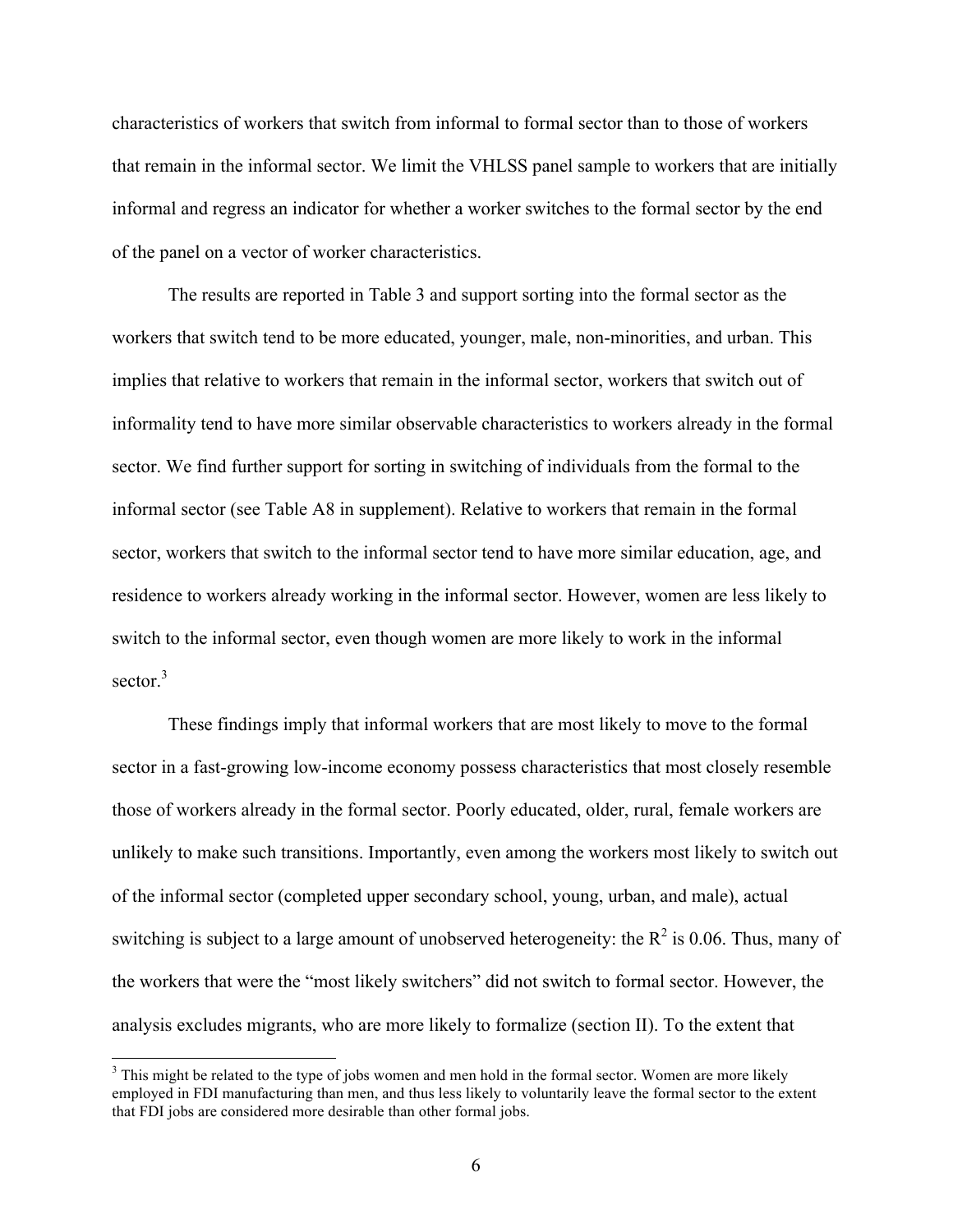worker characteristics affect geographic mobility, the above analysis does not capture their influence on switching to the formal sector through migration. In addition, future work should also explore the role of labor demand factors on switching behavior.

## **V. Formalization and occupational upgrading**

The literature suggests that few informal firms transition to the formal sector (de Mel, McKenzie and Woodruff 2013; La Porta and Shleifer 2014), consistent with evidence from Vietnam (McCaig and Pavcnik 2014). Most worker transitions from the informal to the formal sector occur by workers changing jobs. An interesting question then is whether workers engage in different job tasks as they switch to the formal sector.

We group workers from two three-round panels of the VHLSSs into workers that are always in the informal sector, always in the formal sector, and switchers. For each of the groups, we report the share of employment in each occupation category at the beginning of the period and the change over the period in Table 4. The occupations are in ascending order of mean monthly compensation. The composition of occupations significantly differs across these worker groups. Elementary occupations account for 85 percent of employment among informal workers, 67 percent among switchers, and 11 percent among formal workers. Switchers and formal workers have similar shares of employment in skilled occupations, but formal workers have notably higher shares of employment among higher-skilled occupations such as assemblers, machinists and professionals.

Importantly, switchers upgrade occupations. They tend to switch out of elementary toward skilled and professional occupations. The share of elementary occupations declines for all workers, but this decline is largest among the switchers. Switchers increase employment in skilled occupations (e.g. skilled handicraftsman and manual workers, skilled service workers), as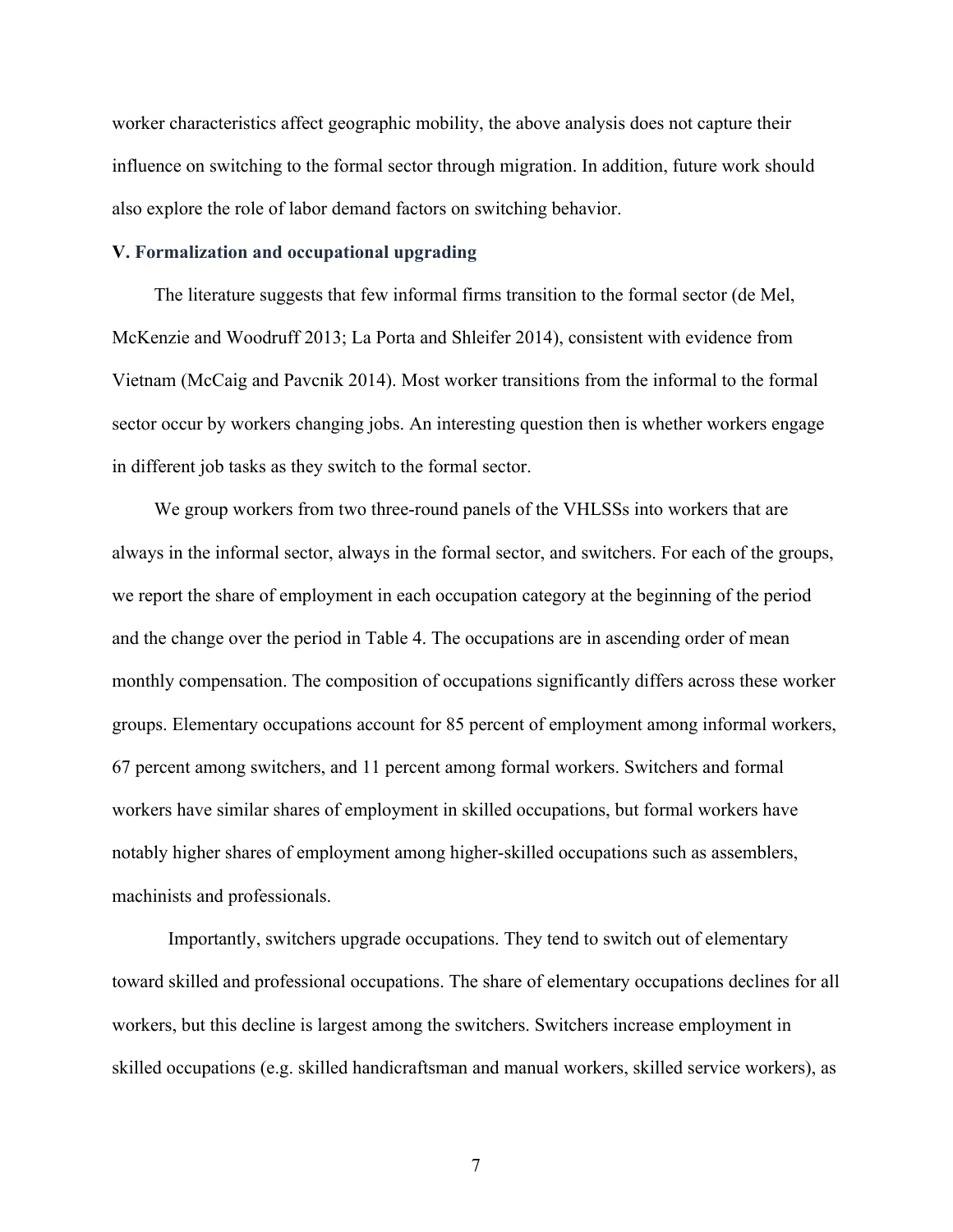well as in the assemblers, machinists and professional occupations, all occupations associated with higher pay than elementary occupations. This analysis follows the same individuals over time, so occupation upgrading does not reflect changes in underlying workforce composition. Similar analysis of workers that move provides further support for occupation upgrading (see Table A9 in supplement).

Wage-earning informal workers receive lower wages and benefits than observationally equivalent formal workers, and households headed by an informal worker have lower per capita income than observationally equivalent households with a formal head (McCaig and Pavcnik 2014). The analysis of occupational upgrading sheds further light on changes in working conditions associated with formalization in a low-income country. While many workers switch to lower-skilled manufacturing jobs in the formal sector, these jobs offer higher-skilled occupations and higher compensation than jobs previously held by these workers in agriculture and in informal manufacturing.

#### **VI. Concluding Remarks**

Our study highlights how one can use census and panel-level data to document facts about workforce transitions from the informal to the formal sector in a fast-growing, industrializing, low-income country over a longer time horizon. At an aggregate level, the transition to the formal sector in Vietnam appears faster than in other countries (La Porta and Shleifer 2014). Economic growth in Vietnam was accompanied by an expansion of exports and inflows of foreign direct investment, propelled by the U.S.-Vietnam Bilateral Trade Agreement and Vietnam's entry into the World Trade Organization (McCaig 2011; McCaig and Pavcnik 2013). Such increased exposure to global markets affects the transition out of informality in a low-income country setting (La Porta and Shleifer 2014; McCaig and Pavcnik 2014). Despite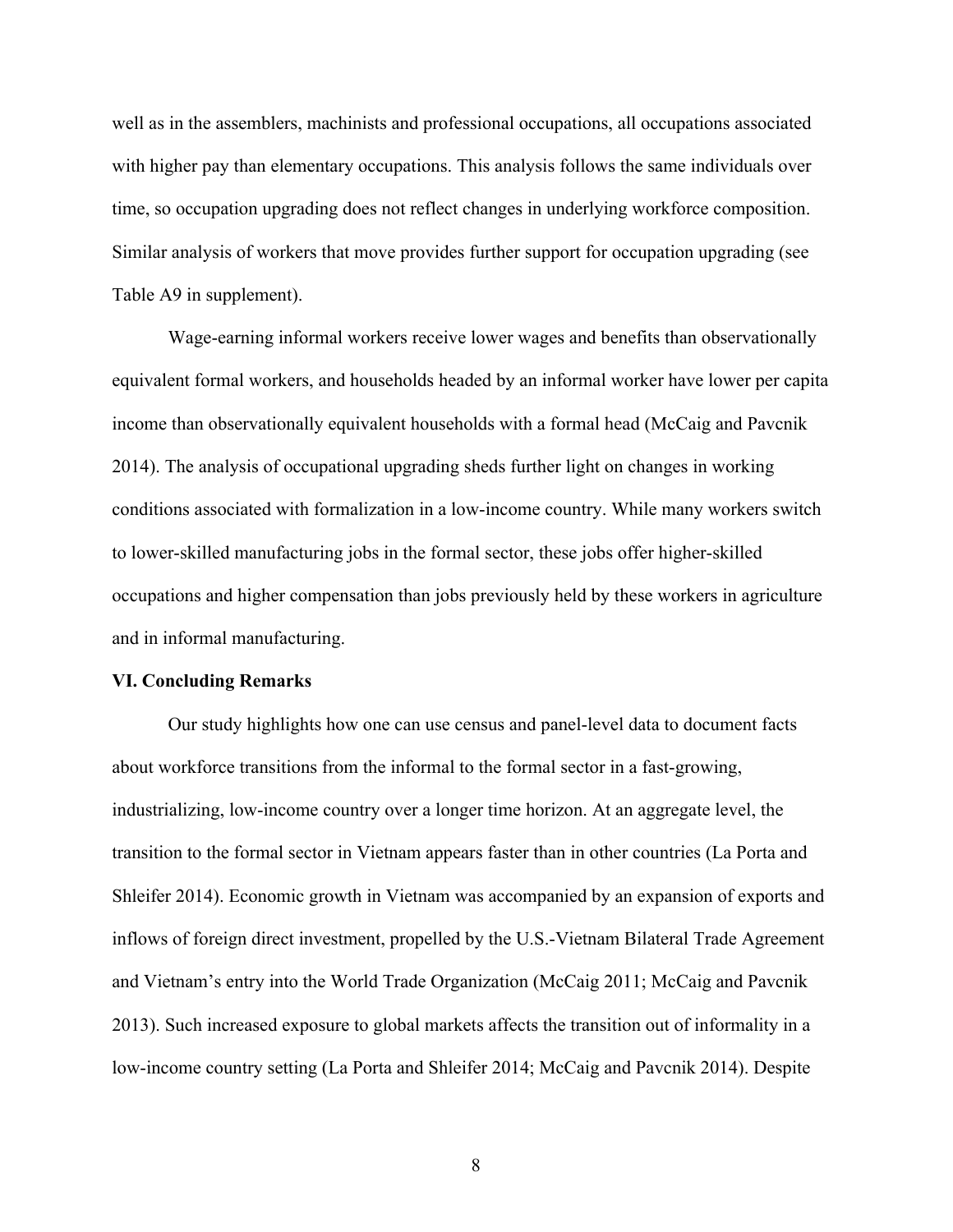declines in informality, a high share of workers continues to work in the informal sector. Future

work could further examine the effects of policies, including industrial policy and preferences for

SMEs, for the transition to formality.

## **References**

Banerjee, Abhijit V., and Esther Duflo. 2007. "The Economic Lives of the Poor." *Journal of Economic Perspectives* 21(1): 141-167.

de Mel, Suresh, David McKenzie, and Christopher Woodruff. 2010. "Who are the Microenterprise Owners? Evidence from Sri Lanka on Tokman versus De Soto." In *International Differences in Entrepreneurship*, edited by Josh Lerner and Antoinette Schoar, 63-87. Chicago: University of Chicago Press.

de Mel, Suresh, David McKenzie, and Christopher Woodruff. 2013. "The Demand for, and Consequences of, Formalization among Informal Firms in Sri Lanka." *American Economic Journal: Applied Economics* 5(2): 122-50.

Dix-Carneiro, Rafael. 2014. "Trade Liberalization and Labor Market Dynamics." *Econometrica* 82(3): 825-885.

Gollin, Douglas. 2008. "Nobody's Business But My Own: Self-Employment and Small Enterprise in Economic Development." *Journal of Monetary Economics* 55(2): 219-233.

Harris, John R., and Michael P. Todaro. 1970. "Migration, Unemployment, and Development: A Two Sector Analysis." *American Economic Review* 60(1): 126-142.

La Porta, Rafael, and Andrei Shleifer. 2014. "Informality and Development." *Journal of Economic Perspectives* 28(3): 109-126.

Lucas, Robert E. Jr. 1978. "On the Size Distribution of Business Firms." *The Bell Journal of Economics* 9(2): 508-523.

Maloney, William. 2004. "Informality Revisited." *World Development* 32(7): 1159-1178.

McCaig, Brian. 2011. "Exporting Out of Poverty: Provincial Poverty in Vietnam and U.S. Market Access." *Journal of International Economics* 85(1): 102-113.

McCaig, Brian, and Nina Pavcnik. 2013. "Moving Out of Agriculture: Structural Change in Vietnam." NBER Working Paper No. 19616.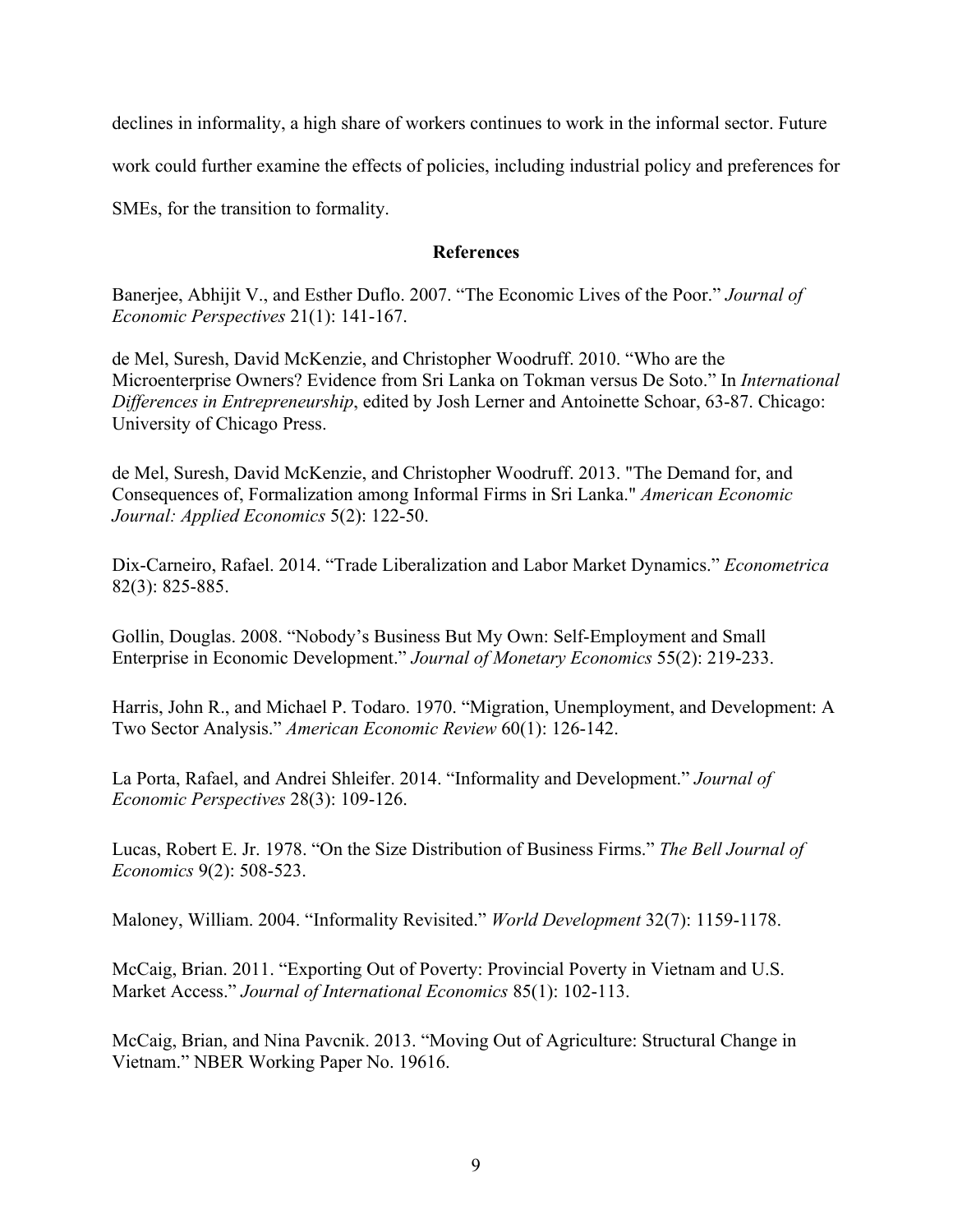McCaig, Brian, and Nina Pavcnik. 2014. "Export Markets and Labor Allocation in a Low-Income Country." NBER Working Paper No. 20455.

Minnesota Population Center. 2014. *Integrated Public Use Microdata Series, International: Version 6.3* [Machine-readable database]. Minneapolis: University of Minnesota.

Rauch, James R. 1991. "Modelling the Informal Sector Formally." *Journal of Development Economics* 35(1): 33-47.

| TABLE 1 - INFORMALITY ACROSS AND WITHIN AGE COHORTS |                  |       |              |          |               |       |          |  |  |  |  |
|-----------------------------------------------------|------------------|-------|--------------|----------|---------------|-------|----------|--|--|--|--|
|                                                     |                  |       | Economy-wide |          | Manufacturing |       |          |  |  |  |  |
| Panel A: Share of informal workers in age cohorts   |                  |       |              |          |               |       |          |  |  |  |  |
| Year of birth                                       | Age in 1999      | 1999  | 2009         | Change   | 1999          | 2009  | Change   |  |  |  |  |
| 1985-89                                             | Age 10 to $14$   |       | 0.716        |          |               | 0.287 |          |  |  |  |  |
| 1980-84                                             | Age 15 to 19     |       | 0.687        |          |               | 0.325 |          |  |  |  |  |
| 1975-79                                             | Age 20 to $24$   | 0.873 | 0.761        | $-0.112$ | 0.569         | 0.440 | $-0.129$ |  |  |  |  |
| 1970-74                                             | Age 25 to 29     | 0.864 | 0.816        | $-0.047$ | 0.585         | 0.527 | $-0.059$ |  |  |  |  |
| 1965-69                                             | Age 30 to 34     | 0.868 | 0.843        | $-0.025$ | 0.590         | 0.586 | $-0.004$ |  |  |  |  |
| 1960-64                                             | Age 35 to 39     | 0.850 | 0.835        | $-0.014$ | 0.561         | 0.610 | 0.049    |  |  |  |  |
| 1955-59                                             | Age 40 to 44     | 0.838 | 0.849        | 0.011    | 0.545         | 0.669 | 0.123    |  |  |  |  |
| 1950-54                                             | Age 45 to 49     | 0.844 | 0.906        | 0.061    | 0.587         | 0.762 | 0.175    |  |  |  |  |
| 1945-49                                             | Age 50 to 54     | 0.872 | 0.956        | 0.083    | 0.605         | 0.858 | 0.253    |  |  |  |  |
| 1940-44                                             | Age 55 to 59     | 0.924 |              |          | 0.723         |       |          |  |  |  |  |
| 1935-39                                             | Age $60$ to $64$ | 0.967 |              |          | 0.866         |       |          |  |  |  |  |
| Total                                               |                  | 0.864 | 0.790        | $-0.074$ | 0.580         | 0.435 | $-0.145$ |  |  |  |  |

Panel B: Decomposition of aggregate informality change 2009-1999

|                                                | Within<br>cohorts | Between<br>cohorts | Total<br>change | Within<br>cohorts | Between<br>cohorts | Total<br>change |
|------------------------------------------------|-------------------|--------------------|-----------------|-------------------|--------------------|-----------------|
| Decomposition                                  | $-0.023$          | $-0.051$           | $-0.074$        | $-0.014$          | $-0.131$           | $-0.145$        |
| $\mathbf{v}$ and $\mathbf{v}$ and $\mathbf{v}$ |                   |                    | $20 \times 10$  | 1.1000            | 1.2000             |                 |

*Notes:* Authors' calculations based on workers ages 20-64 from the 1999 and 2009 censuses.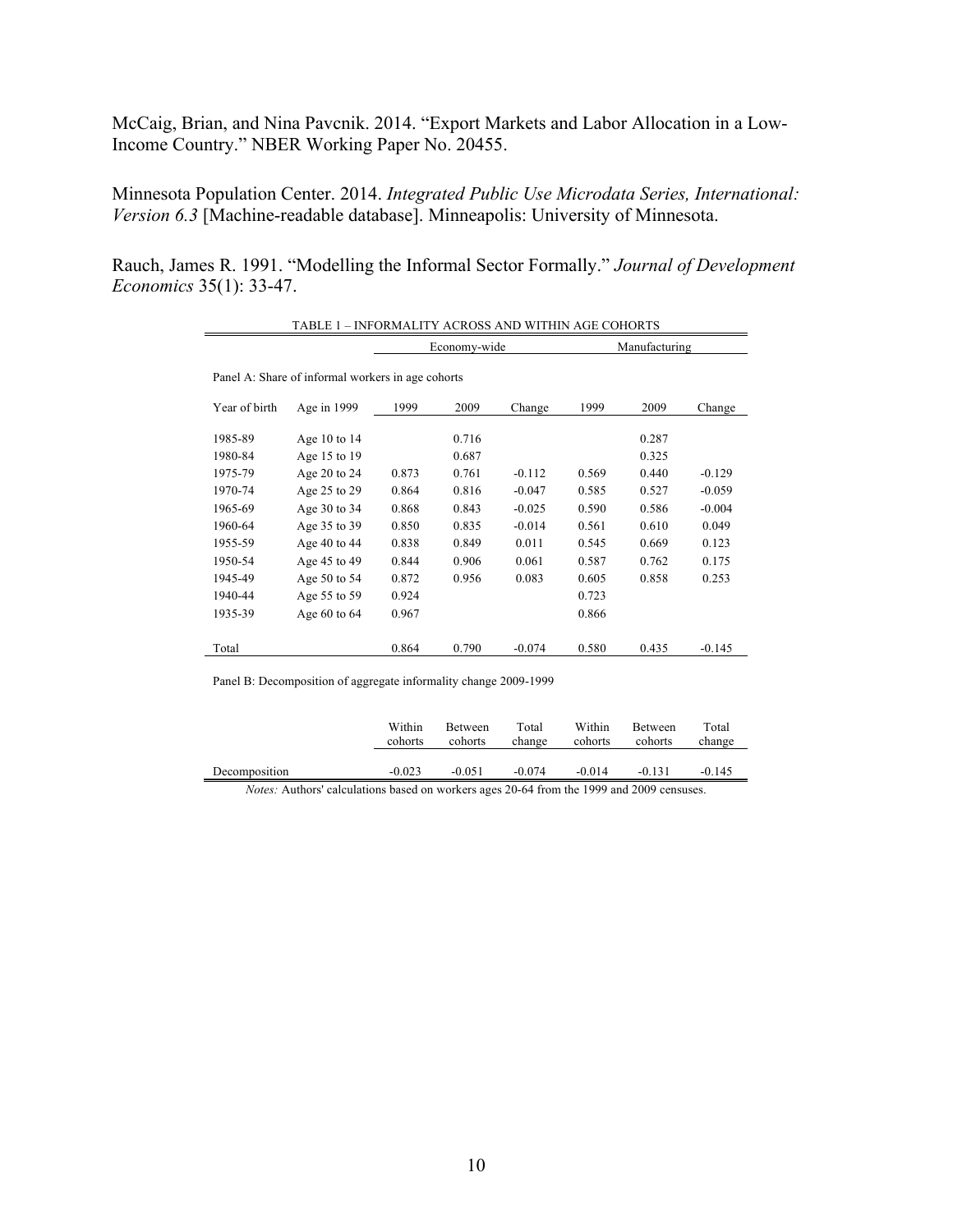|                                     |                    | Share of workers |           | Share of switchers   |                    |                                                        |  |  |  |
|-------------------------------------|--------------------|------------------|-----------|----------------------|--------------------|--------------------------------------------------------|--|--|--|
| Age of workers at<br>start of panel | Always<br>informal | Always<br>formal | Switchers | Informal at<br>start | Informal at<br>end | Informal at start and<br>permanently move to<br>formal |  |  |  |
| 20 to 29                            | 0.698              | 0.151            | 0.151     | 0.652                | 0.443              | 0.217                                                  |  |  |  |
| 30 to 39                            | 0.795              | 0.111            | 0.094     | 0.572                | 0.533              | 0.174                                                  |  |  |  |
| 40 to 49                            | 0.785              | 0.130            | 0.085     | 0.528                | 0.597              | 0.136                                                  |  |  |  |
| 50 to 64                            | 0.868              | 0.057            | 0.075     | 0.444                | 0.640              | 0.140                                                  |  |  |  |
| A11                                 | 0.784              | 0.116            | 0.099     | 0.569                | 0.536              | 0.173                                                  |  |  |  |
| Manufacturing                       | 0.606              | 0.182            | 0.211     | 0.570                | 0.467              | 0.187                                                  |  |  |  |

TABLE 2: AGGREGATE SWITCHING BETWEEN INFORMAL AND FORMAL SECTORS

*Notes:* The sample of manufacturing workers is defined based on working in manufacturing at either the start or the end of the period. A worker is defined as permanently moving to the formal sector if they were initially working in the informal sector and subsequently working in the formal sector in the surveys 2 and 4 years later.

| TABLE 3: SWITCHING TO THE FORMAL SECTOR |             |
|-----------------------------------------|-------------|
| Age 25-29                               | $-0.035***$ |
|                                         | (0.003)     |
| Age 30-39                               | $-0.058***$ |
|                                         | (0.002)     |
| Age 40-49                               | $-0.065***$ |
|                                         | (0.002)     |
| Age 50-64                               | $-0.069***$ |
|                                         | (0.002)     |
| Female                                  | $-0.020***$ |
|                                         | (0.001)     |
| Ethnic minority                         | $-0.008***$ |
|                                         | (0.002)     |
| Primary education                       | $0.007***$  |
|                                         | (0.002)     |
| Lower secondary                         | $0.018***$  |
|                                         | (0.002)     |
| <b>Upper Secondary</b>                  | $0.072***$  |
|                                         | (0.002)     |
| Urban                                   | $0.010***$  |
|                                         | (0.002)     |
| Observations                            | 99,491      |
| R-squared                               | 0.055       |

*Notes:* The sample is all 2-survey panel individuals that worked in both surveys and were 20-64 years old and informal at the start of the panel. The regression also includes occupation, province, industry, and survey-year fixed effects.

\*\*\* Significant at the 1 percent level

\*\* Significant at the 5 percent level.

\* Significant at the 10 percent level.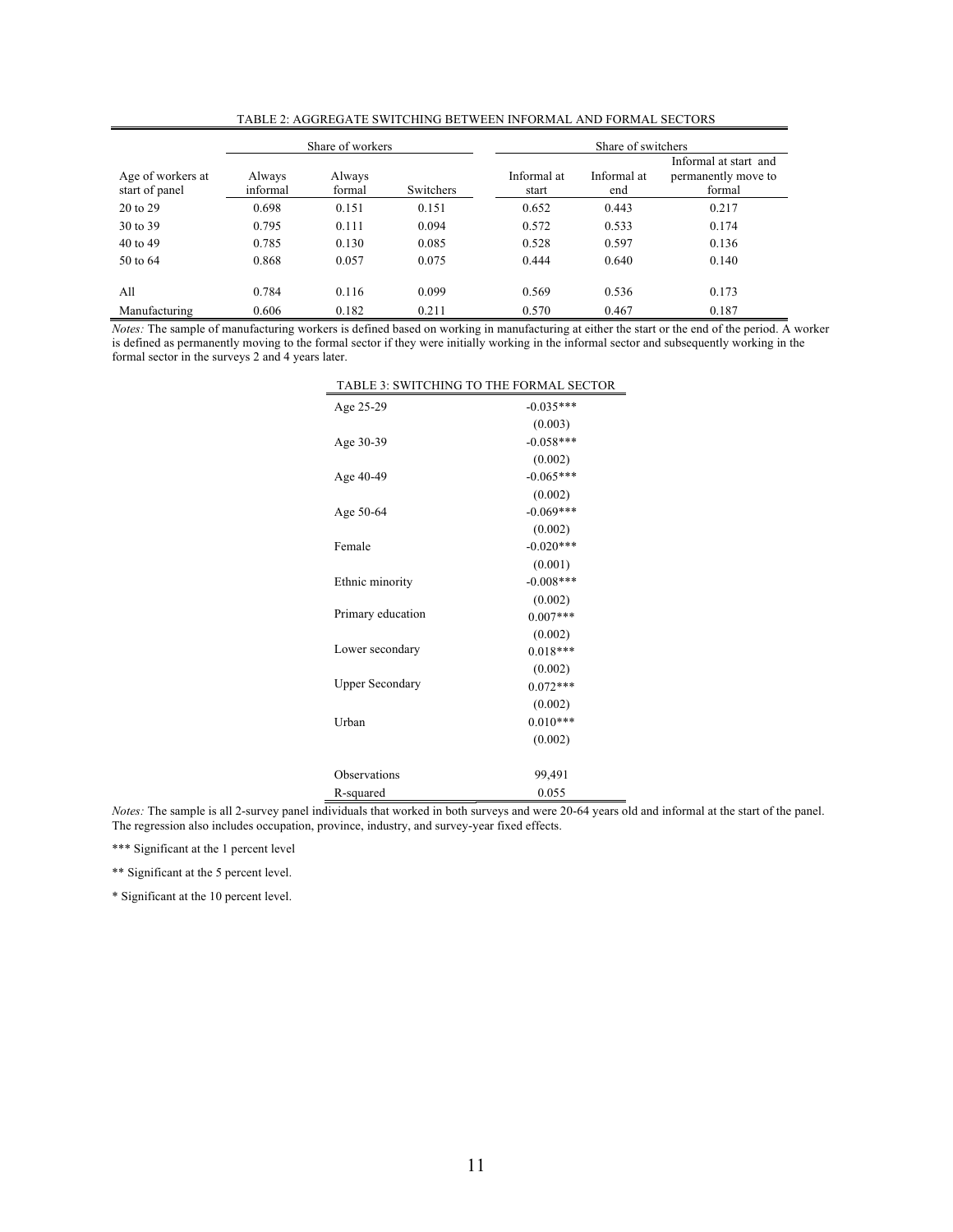#### Table 4 - Occupational Composition And Changes By Informality Status

|                                                              | Mean<br>Earnings |              | Always informal |              | Switchers | Always formal |          |  |
|--------------------------------------------------------------|------------------|--------------|-----------------|--------------|-----------|---------------|----------|--|
|                                                              | 2002             | <b>Start</b> | Change          | <b>Start</b> | Change    | <b>Start</b>  | Change   |  |
| Elementary occupations                                       | 682              | 0.845        | $-0.040$        | 0.668        | $-0.110$  | 0.112         | $-0.021$ |  |
| Skilled workers                                              | 1,146            | 0.138        | 0.038           | 0.191        | 0.044     | 0.168         | 0.007    |  |
| Technicians and associate professionals                      | 1,452            | 0.002        | 0.000           | 0.040        | 0.009     | 0.251         | $-0.020$ |  |
| Clerks                                                       | 1,711            | 0.000        | 0.000           | 0.021        | 0.006     | 0.105         | $-0.022$ |  |
| Armed forces                                                 | 1,787            | 0.001        | $-0.001$        | 0.005        | $-0.003$  | 0.027         | $-0.005$ |  |
| Plant and machine operators and<br>assemblers                | 1,917            | 0.013        | 0.002           | 0.033        | 0.015     | 0.069         | $-0.003$ |  |
| Legislators, senior officials and<br>managers; professionals | 1,979            | 0.001        | 0.000           | 0.043        | 0.039     | 0.268         | 0.064    |  |

*Notes:* For each group of workers, the table reports the share of employment in an occupation at the start of the sample and subsequent change in this share. Skilled workers occupation includes service workers and shop and market sales workers; skilled agricultural and fishery workers; and craft and related trades workers. Mean monthly compensation is in 000 Dong in January 2008 prices.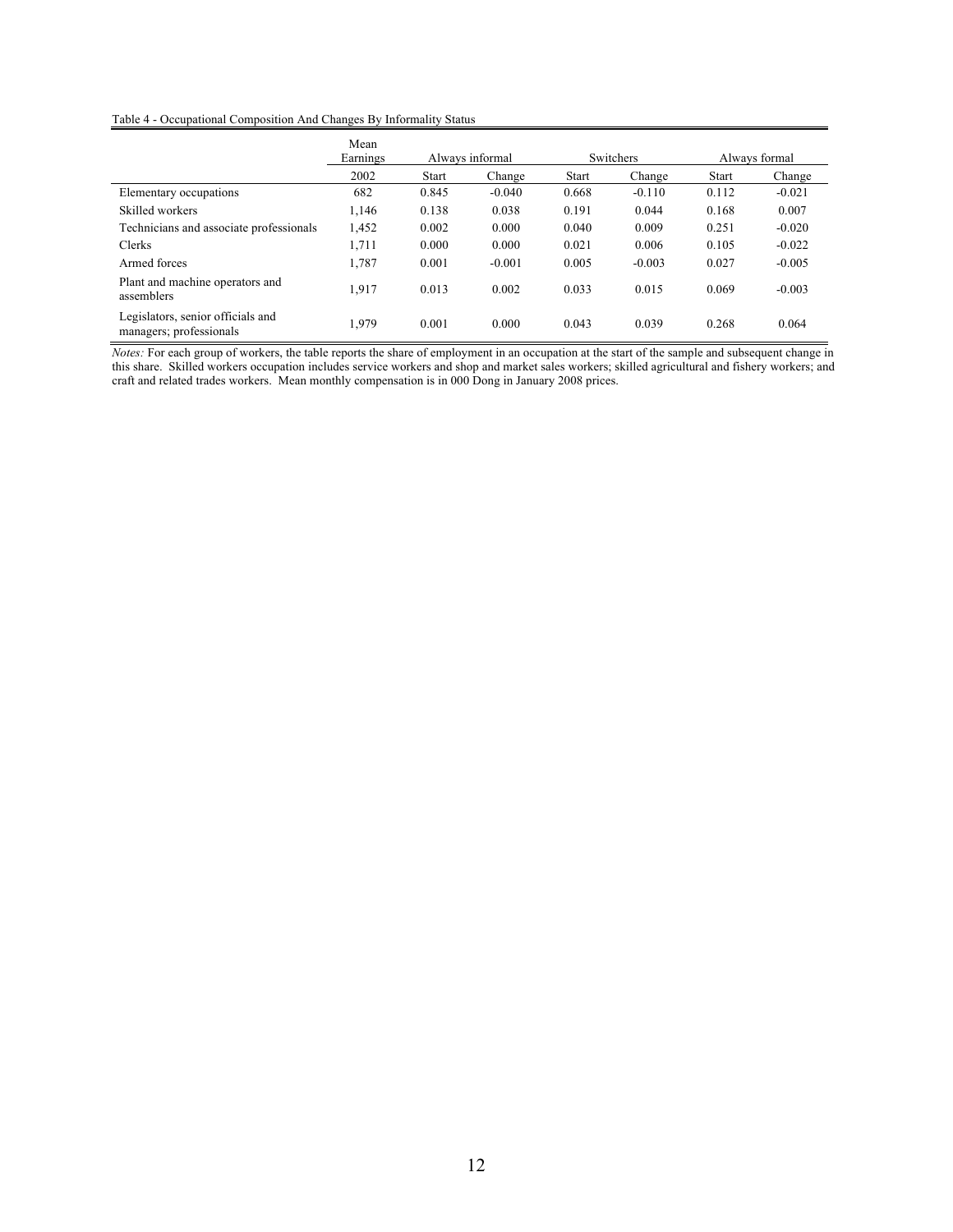Online Appendix

Supplementary material

for

Informal employment in a growing and globalizing low-income country

By Brian McCaig and Nina Pavcnik

(for online publication only)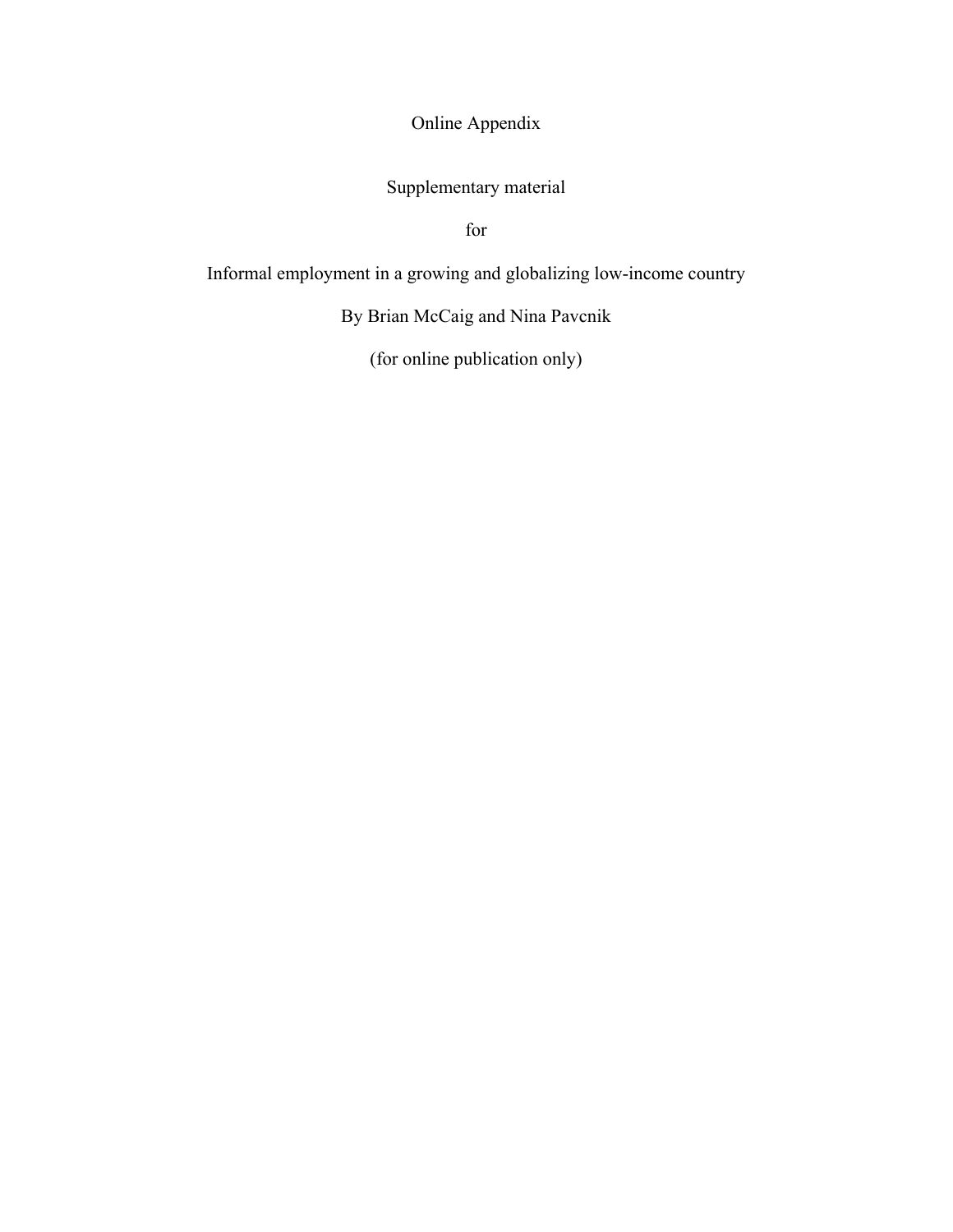This document contains further details about the data and analysis discussed in the paper. The first part provides additional data description. The second part briefly summarizes additional tables and results.

## **Data Description**

### **Census data**

We use data from the 1999 and 2009 Vietnamese population censuses made available through IPUMS-International (Minnesota Population Center 2014). These datasets are a 3 and 15 percent sample drawn from the full population in 1999 and 2009 respectively. The censuses collected information on demographics, education, current province of residence, province of residence five years ago, and employment. The reference period for employment is the past 12 months for the 1999 census and the previous week for the 2009 census. The employment modules collected information on the industry of affiliation (based on an adaptation of 3-digit ISIC), occupation (based on ISCO-88), and ownership category (self-employed, working for other households, state-owned economic sector, collective economic sector, private economic sector, foreign-invested sector).

Our analysis of working in the informal sector focuses on being self-employed or working for a household business or farm as opposed to working in the registered, enterprise sector.<sup>[1](#page-14-0)</sup> In Vietnam, state, foreign, and collective firms are legally required to register as an enterprise, whereas domestic private firms may legally operate as either an enterprise or a household business. Our definition of informality is thus based on the registration status rather

<span id="page-14-0"></span> <sup>1</sup> The 1999 census estimates suggest a large share of agricultural workers in collectives. This is inconsistent with estimates from other datasets from a similar time period (e.g., 2002 VHLSS) as well as the 2009 census. Thus, to be consistent across data source we classify all such workers as informal.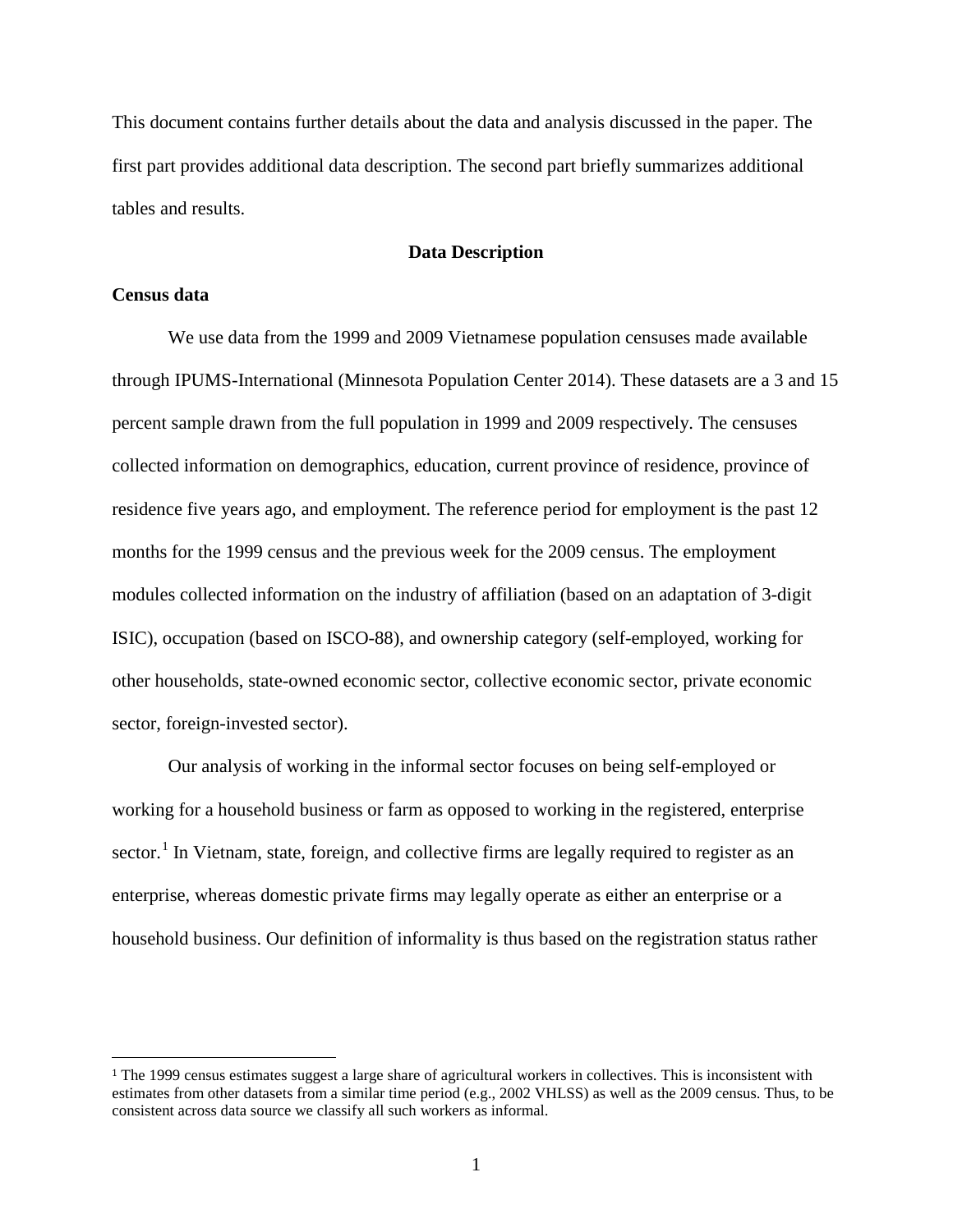than employment conditions within a firm.<sup>[2](#page-15-0)</sup> Firms in the enterprise sector face different regulations such as formal accounting requirements and compulsory social insurance contributions (see McCaig and Pavcnik 2014). The differences in regulations between the household business and enterprise sectors closely correspond to the notion of informality used in the literature (see La Porta and Shleifer 2014).

We focus on workers ages 20-64 at the time of the census. By age 20 most individuals in Vietnam have finished school as only 0.4 and 2 percent of 20 year olds in 1999 and 2009 respectively were still attending school based on census estimates. Table A1 displays summary statistics for the two censuses pooled together. All estimates are weighted. We present three samples: all workers, informal workers, and formal workers.

#### **Household survey data**

We use four nationally representative household surveys, the 2002, 2004, 2006, and 2008 Vietnam Household Living Standards surveys (VHLSSs), which were conducted by the General Statistics Office (GSO) of Vietnam. Our datasets include approximately 74,000 households in 2002 and 46,000 households in 2004, 2006, and 2008.<sup>[3](#page-15-1)</sup> A valuable feature of the surveys is the inclusion of a rotating panel such that we have three two-survey panels that each feature around 21,000 to 22,000 households and two three-survey panels that each feature around 10,000 households.

The surveys collected information on demographics, education, and employment. The employment modules focused on jobs worked during the past 12 months and collected

<span id="page-15-0"></span><sup>&</sup>lt;sup>2</sup> Wage-earning informal workers earn lower wages and benefits than observationally equivalent workers in the formal sector. In addition, households headed by an informal worker tend to have lower per capita income than observationally equivalent households headed by a formal worker (McCaig and Pavcnik 2014).<br><sup>3</sup> For additional information on the surveys please refer to Phung Duc Tung and Nguyen Phong (n.d.) and General

<span id="page-15-1"></span>Statistics Office (2008).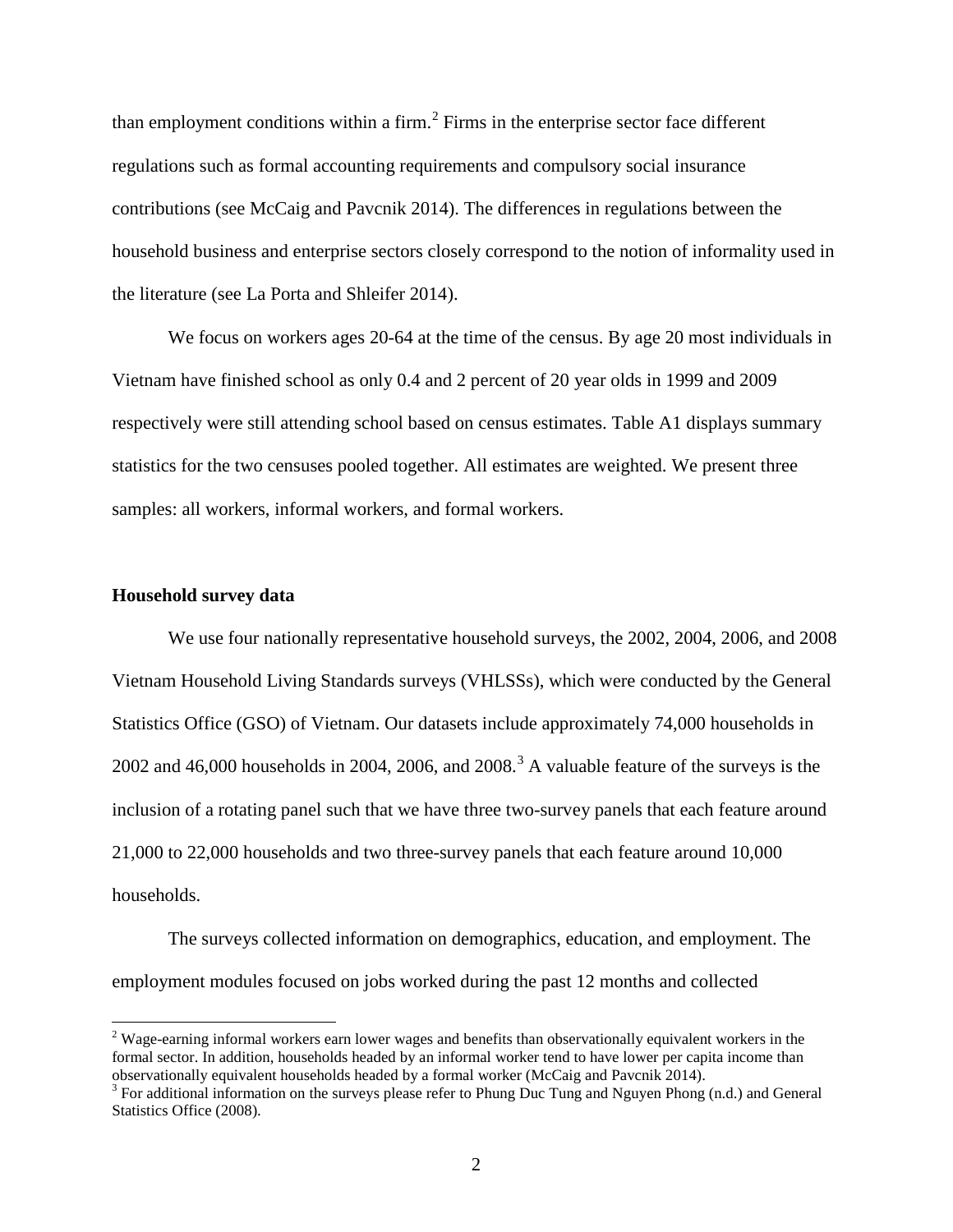information on the industry of affiliation (based on an adaptation of 2-digit ISIC), occupation (based on ISCO-88), ownership category (self-employed, working for other households, stateowned economic sector, collective economic sector, private economic sector, foreign-invested sector), hours worked during the past 12 months, number of years doing the job (not available in the 2002 VHLSS), and wages and other benefits. We focus our analysis on the most timeconsuming job. As is the case with the census data, our analysis of working in the informal sector focuses on being self-employed or working for a household business or farm as opposed to working in the registered, enterprise sector.<sup>[4](#page-16-0)</sup>

We focus on workers ages 20-64 including individuals that may be working part time. Table A2 displays summary statistics for the four surveys pooled together. We present three samples: all workers, informal workers, and formal workers.

#### **Supplementary Results**

### **Supplementary Material for Introduction**

Table A3 summarizes aggregate statistics about Vietnam's labor force in 1999 and 2009. The table summarizes the total labor force by four broad sectors of the economy and the contribution of each sector to total employment. In addition, the table reports the share of informal employment and the share of employment in FDI firms. Over the decade, Vietnam experienced a 35 percent increase in the workforce. At the same time, the percentage of the Vietnamese workforce employed in the informal sector dropped from 86 to 79. This drop reflects a relative contraction of employment in agriculture and an expansion of manufacturing and services, as well as a drastic drop in the share of informal jobs from 58 to 43 percent within

<span id="page-16-0"></span> <sup>4</sup> Self-employment includes self-employment in a private enterprise. The 2002 VHLSS does not separately identify self-employment in a private enterprise from self-employment in a household business, although the latter surveys do. Thus, to be consistent across surveys we group all self-employed individuals in the informal sector. Selfemployment in the private sector is only 0.7 percent of total self-employment in 2004 (McCaig and Pavcnik 2014).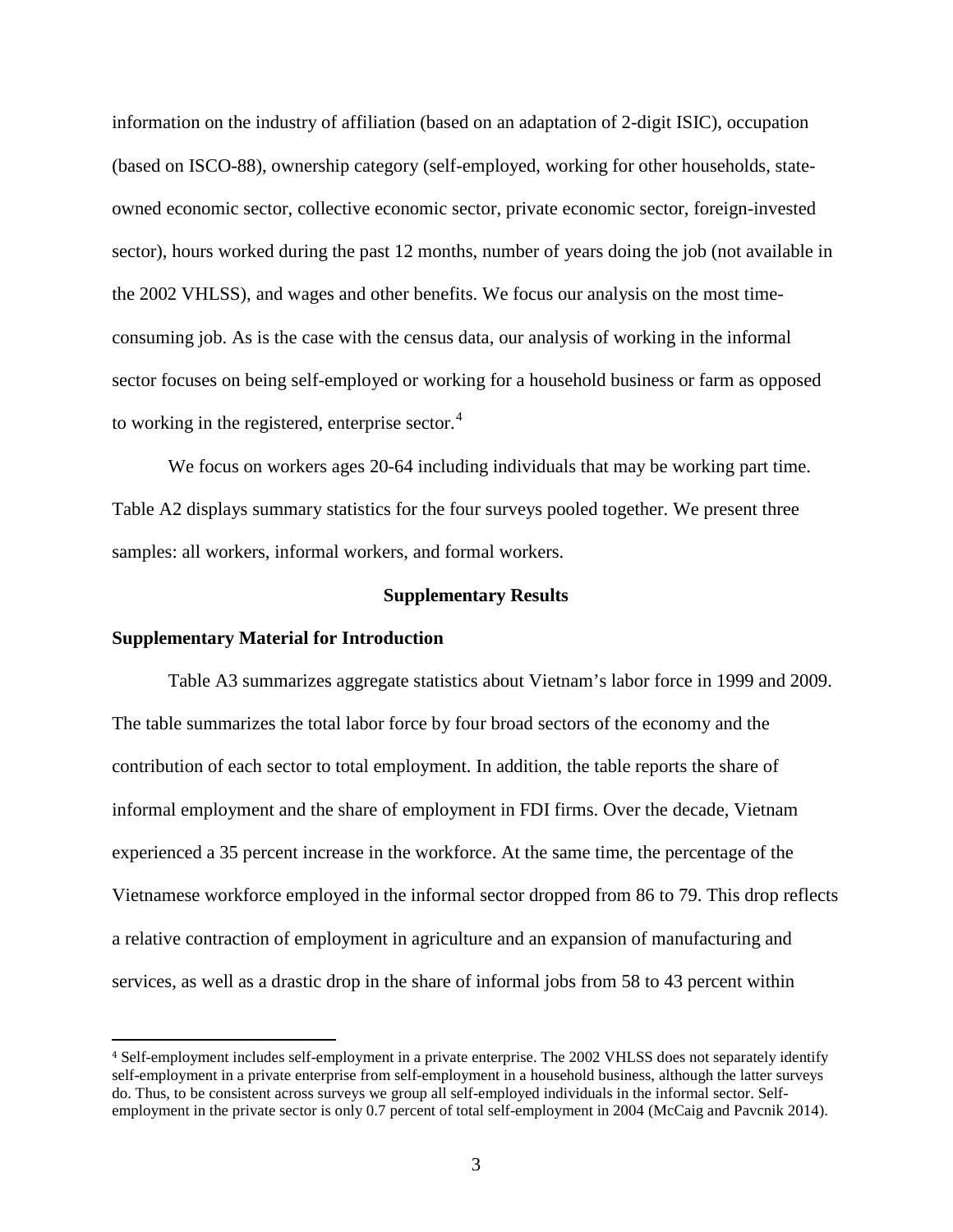manufacturing. In contrast, the share of informal employment within agriculture and services remains relatively stable. The table also illustrates the large expansion of FDI in manufacturing. While the economy-wide percentage of employment in FDI firms increases from 0.5 to 3.4, it remains low. All sectors experience an increase in FDI presence. However, FDI presence increases most in manufacturing, where employment accounted for by FDI firms jumps from 5 to 22 percent.

The bottom panel of Table A3 provides these same statistics for the five provinces in Vietnam that are the most integrated internationally as a result of port infrastructure and preexisting manufacturing industry structure (Ho Chi Minh City, Ha Noi, Hai Phong, Dong Nai, and Binh Duong). The table highlights the higher employment share of manufacturing in these provinces, lower informality rate, and higher incidence of FDI employment. For example, these five key provinces account for almost 50 percent of Vietnam's manufacturing jobs and 85 percent of FDI jobs in 1999.

#### **Supplementary material for section II**

Table A4 provides supplementary material on the role of birth cohorts in the aggregate decline in informality shown in Table 1 in the main text. Table A4 examines the role of birth cohorts in the decline in aggregate share of informal employment by gender. Overall, men and women exhibit similar informality rates, but this masks gender differences in informality within birth cohorts. The share of informal employment is lower among younger women than among younger men, but higher among older women than older men. Within manufacturing, women are less likely to work in the informal sector than women, and this mainly reflects lower share of informal employment among younger women relative to younger men.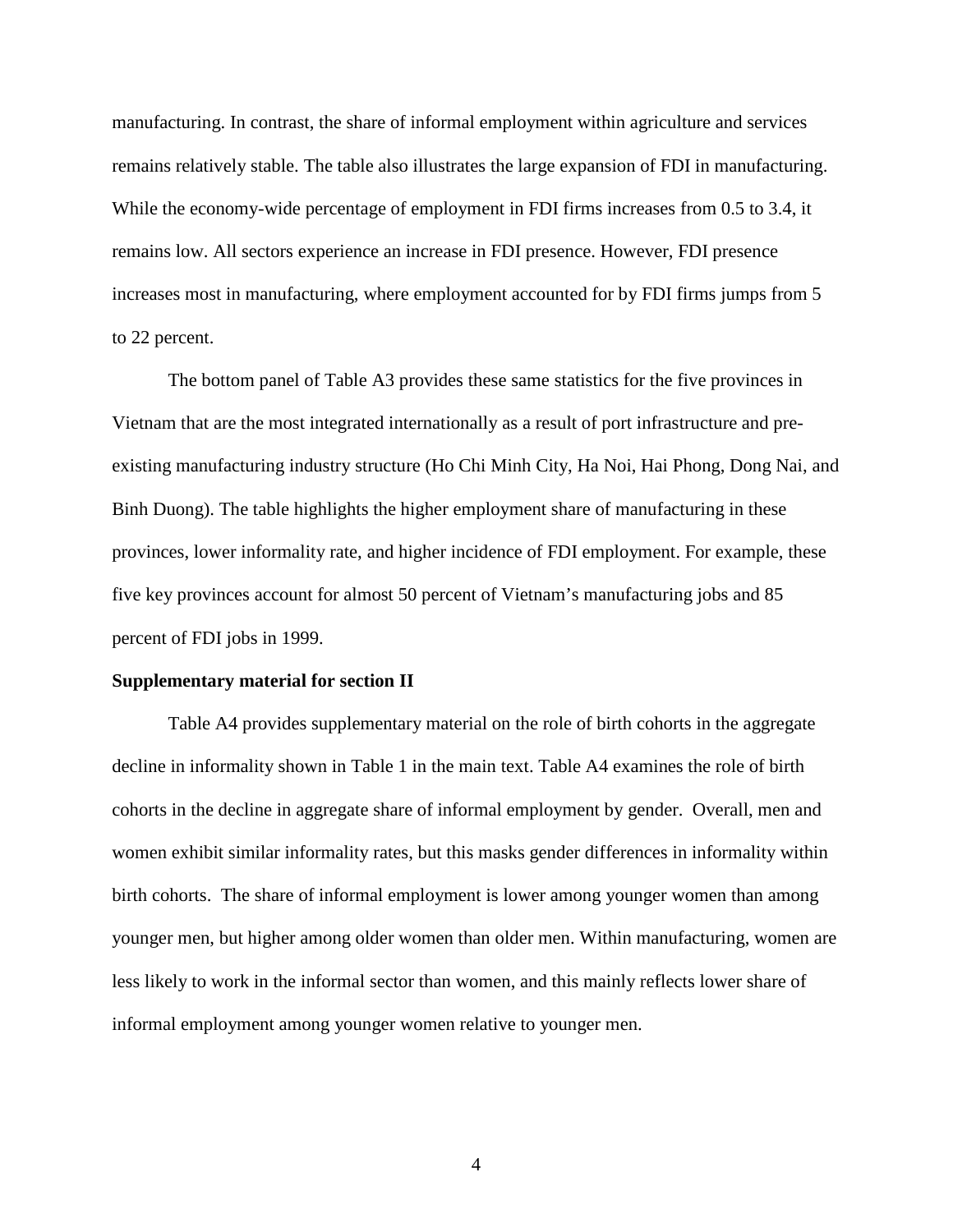The analysis in Table A4 confirms the economy-wide and manufacturing trends highlighted in the main text. However, there are some interesting differences across gender. In particular, the differences in informality across cohorts are larger for women than for men. However, the within cohort declines in informality are larger for men than for women. Panel B of Table A4 reports the decomposition of the aggregate decline in informality into the between and within cohort change and confirms the gender differences in the relative contribution of the two channels. Within cohort changes contributed 53 percent toward the economy-wide decline in the share of informal employment for men. In contrast, within cohort changes contribute only 7 percent toward the economy-wide decline in the share of informal employment for women, with workforce shifts across cohorts accounting for the vast majority of the informality decline among women. As is the case with the pooled sample, workforce shifts between cohorts play a more important role in declines in informal employment in manufacturing, particularly among women. This likely reflects the large young cohort of women that enters the labor force with very low rates of informality.

Table A5 reports the share of workers that migrate and the share of informal employment among these workers by birth cohort. Overall, 4.6 percent of workers in 2009 migrate, but 66 percent of them reside in the five key provinces. Migration significantly increases over the decade of growth, particularly for the youngest cohort, from 5.6 percent to 11.6 percent. However, migration is less prevalent with age. Importantly, within each cohort, migrants are much less likely to work informally. For example, in 2009, 72 percent of the workers in the youngest cohort are employed in the informal sector (Table 1), as compared to only 32 percent of migrants in this cohort (Table A5).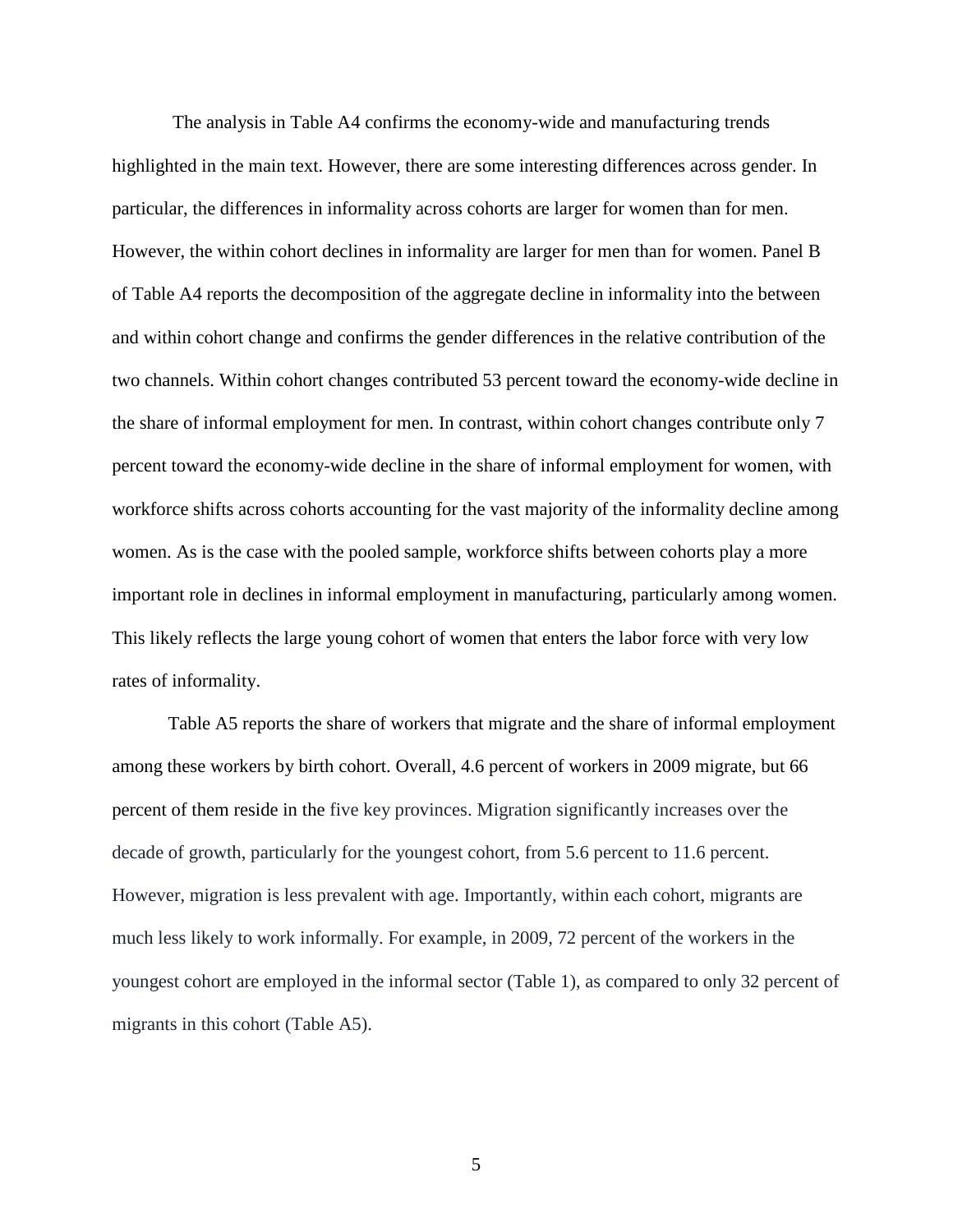Table A6 reports the migration analysis by gender. This analysis confirms the trends in the economy-wide and manufacturing samples and does not suggest large differences in migration rates between men and women that work. However, women migrants are less likely to work in the informal sector than men, driven by substantially lower informality rates among young migrant women in manufacturing.

#### **Supplementary material for section III**

This section briefly summarizes the evidence consistent with sorting of individuals into the formal and informal sectors. It examines worker characteristics that are associated with a greater probability of working in the informal sector using cross-sectional data, a common approach in the literature. In particular, we regress the indicator for whether an individual works in the informal sector on age cohort indicators (25-29, 30-39, 40-49, 50-64 (20-24 is the excluded category)), a female indicator, an ethnic minority indicator, education indicators (complete primary, complete lower secondary, complete upper secondary (no completed schooling is the excluded category)), an indicator for whether the individual lives in urban area, and occupation, industry, province, and year fixed effects. Table A7 reports the results in column 1. We find evidence of sorting of workers into the formal and informal sector based on education. Workers in the formal sector tend to be better educated than otherwise observationally equivalent workers in the informal sector. They are also more likely to be younger, male, and to reside in urban areas than workers in the informal sector. The analysis that focuses on manufacturing (column 2) and the five key provinces (column 3) yields similar conclusions. The one exception is the role of gender. Within manufacturing, women are less likely to work in the informal sector relative to observationally equivalent men. In the five key provinces, women are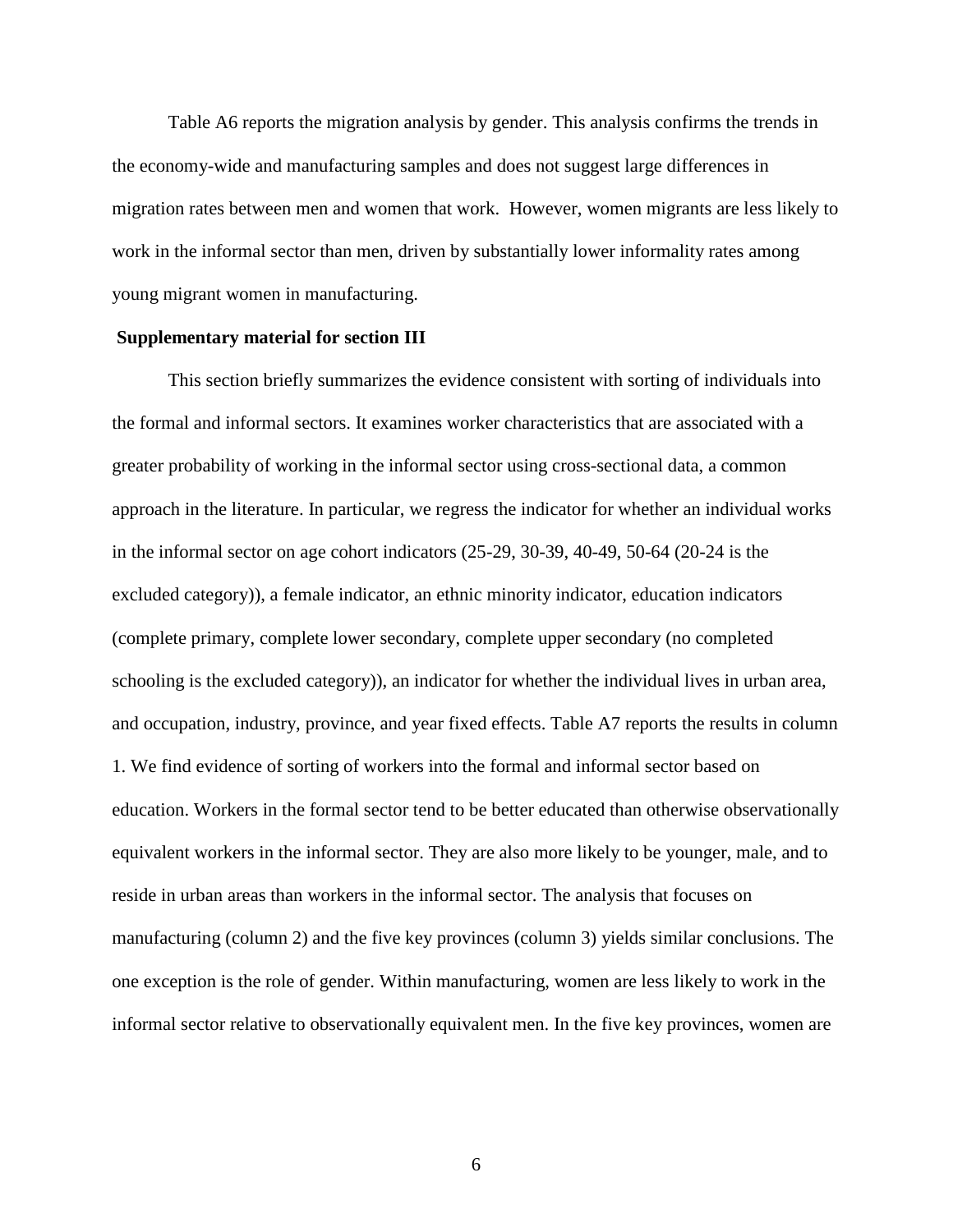also less likely to work in the informal sector than men, likely due to high concentration of manufacturing in these areas.

We complement the analysis of sorting based on switchers from informal to formal sector from the main text (Table 3) by examining sorting in switching of individuals from the formal to the informal sector. We confine the sample to all workers in the panel that initially work in the formal sector and use an indicator for whether a worker works in the informal sector at the end of the panel as the dependent variable. The results reported in column 1 of Table A8 suggest that switching to the informal sector is more predictable ( $\mathbb{R}^2$  of 0.27) than switching to the formal sector (see Table 3 in main text) and supports sorting by education, age, and residence. Less educated, older, and rural workers are more likely to switch to the informal sector. Relative to workers that remain in the formal sector, workers that switch to the informal sector tend to have more similar education, age, and residence to workers already working in the informal sector. However, women are less likely to switch to the informal sector, even though women are more likely to work in the informal sector.<sup>[5](#page-20-0)</sup>

#### **Supplementary material for section IV**

Table A9 provides further support for occupation upgrading by focusing on workers that move. The sample is based on workers from the household surveys that left the household and reported leaving for work reasons. This information is available in the 2006 and 2008 VHLSSs. Recall from section I that migration is associated with a higher degree of formalization. The occupational structure after the move shifted away from elementary occupations toward skilled occupations (especially skilled handicrafts and manual occupations), assemblers, machinists, staff, and professionals relative to the start of the sample.

<span id="page-20-0"></span><sup>&</sup>lt;sup>5</sup> This might be related to the type of jobs women and men hold in the formal sector. Women are more likely to be employed in FDI manufacturing than men, and thus less likely to voluntarily leave the formal sector to the extent that FDI jobs are considered more desirable than other formal jobs.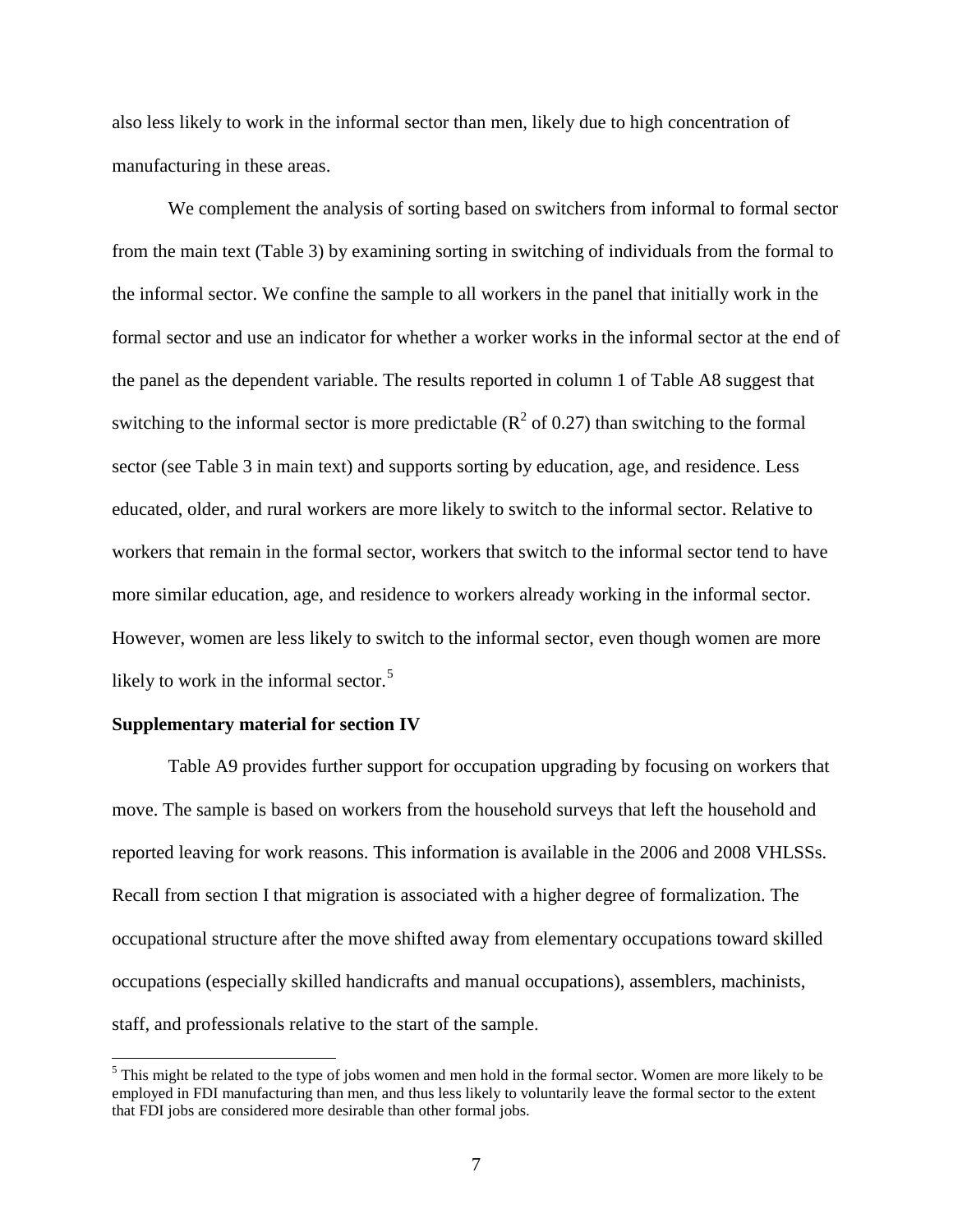# **References**

General Statistics Office. 2008. "Operational Handbook: Vietnam Household Living Standard Survey 2008," Ha Noi.

Phung Duc Tung, and Nguyen Phong. (n.d.) "Vietnam Household Living Standards Survey (VHLSS), 2002 and 2004: Basic Information."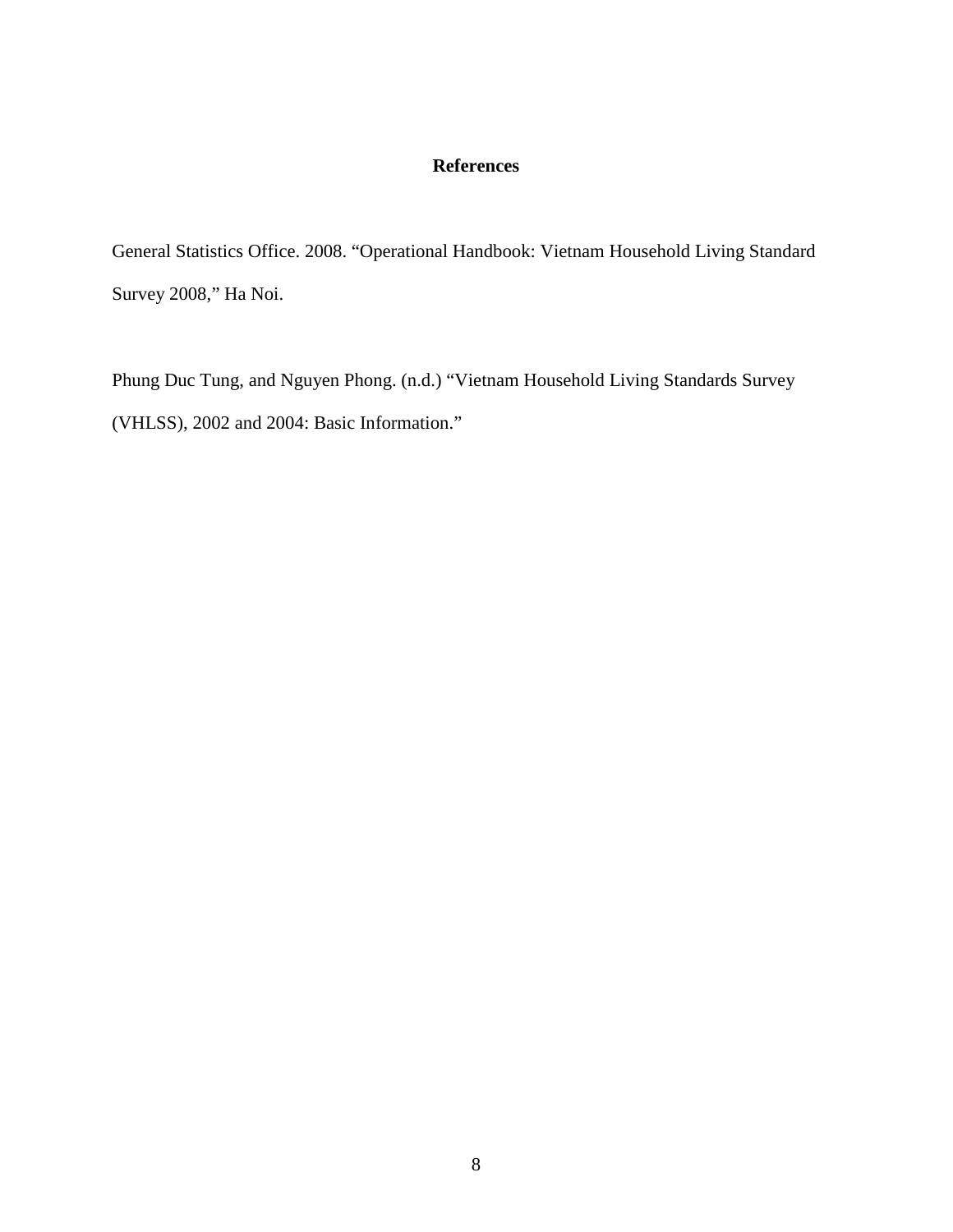|                                               |             | Informal   | Formal     |
|-----------------------------------------------|-------------|------------|------------|
|                                               |             | sector     | sector     |
|                                               | All workers | workers    | workers    |
|                                               |             |            |            |
| Age group                                     |             |            |            |
| Age 20-24                                     | 0.166       | 0.163      | 0.176      |
| Age 25-29                                     | 0.179       | 0.168      | 0.225      |
| Age 30-39                                     | 0.304       | 0.299      | 0.328      |
| Age 40-49                                     | 0.210       | 0.214      | 0.192      |
| Age 50-64                                     | 0.141       | 0.156      | 0.079      |
| Census year                                   |             |            |            |
| 1999                                          | 0.322       | 0.342      | 0.233      |
| 2009                                          | 0.435       | 0.424      | 0.486      |
| Female                                        | 0.489       | 0.492      | 0.477      |
| Urban                                         | 0.243       | 0.169      | 0.562      |
| Migrated during past 5 years                  | 0.030       | 0.019      | 0.079      |
| Industry                                      |             |            |            |
| Agriculture, forestry, hunting, and fisheries | 0.445       | 0.541      | 0.027      |
| Mining                                        | 0.005       | 0.002      | 0.014      |
| Manufacturing                                 | 0.088       | 0.052      | 0.243      |
| <b>Services</b>                               | 0.220       | 0.170      | 0.435      |
| Weighted number of workers                    | 97,129,923  | 78,877,720 | 18,252,203 |
| Number of observations                        | 8,889,813   | 7,200,671  | 1,689,142  |

Table A1: Descriptive statistics for census data

Notes: Authors' calculations based on the 1999 and 2009 Vietnamese population censuses.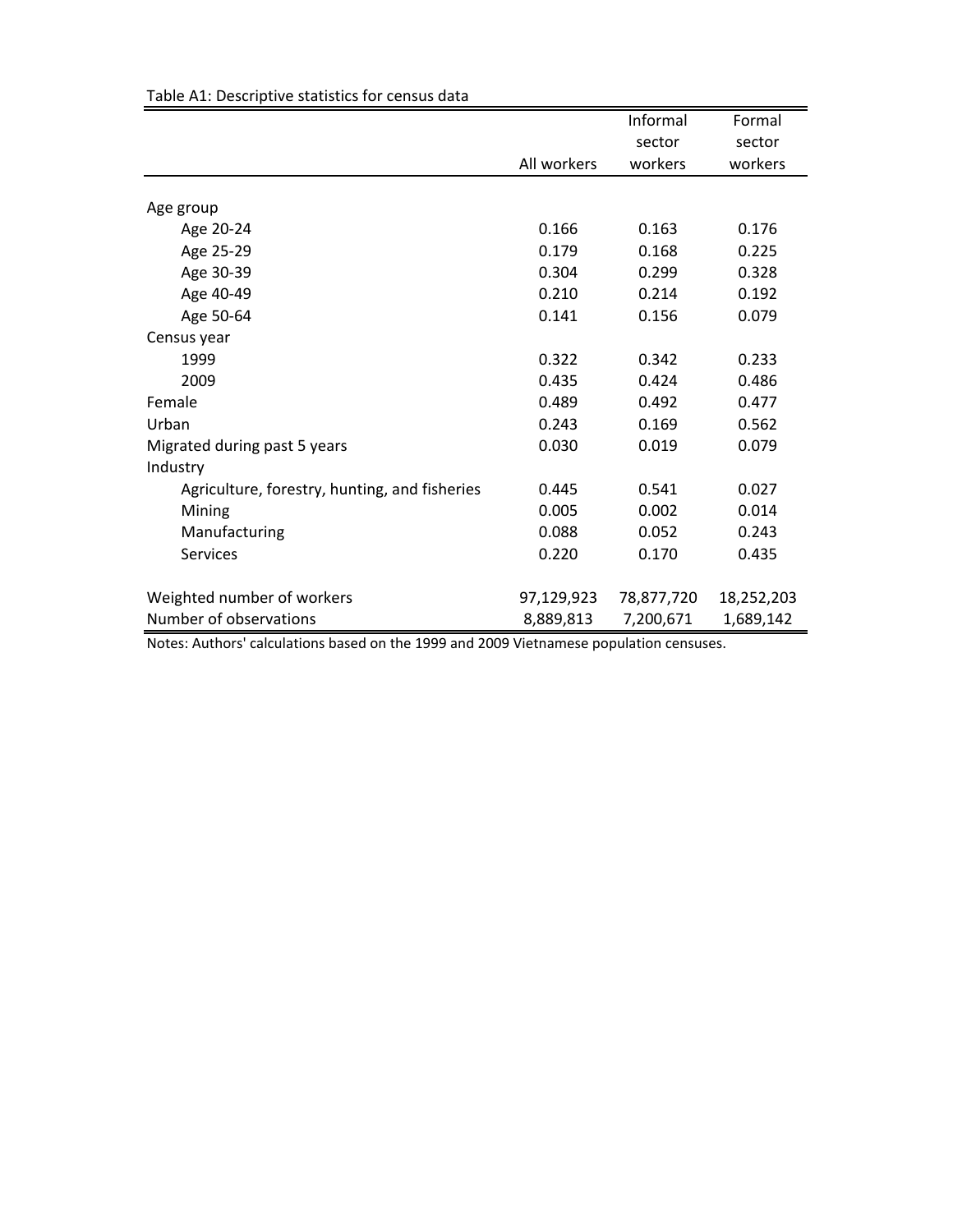|                                      |             | Informal    | Formal     |  |
|--------------------------------------|-------------|-------------|------------|--|
|                                      |             | sector      | sector     |  |
|                                      | All workers | workers     | workers    |  |
|                                      |             |             |            |  |
| Age group                            | 0.133       | 0.123       | 0.176      |  |
| Age 20-24                            | 0.126       | 0.112       |            |  |
| Age 25-29                            | 0.280       |             | 0.182      |  |
| Age 30-39                            |             | 0.284       | 0.262      |  |
| Age 40-49                            | 0.278       | 0.282       | 0.263      |  |
| Age 50-64                            | 0.184       | 0.199       | 0.117      |  |
| Survey<br>2002                       | 0.234       | 0.241       | 0.203      |  |
| 2004                                 | 0.240       | 0.240       | 0.237      |  |
| 2006                                 | 0.242       | 0.242       | 0.243      |  |
| 2008                                 | 0.284       | 0.276       | 0.316      |  |
| Highest level of completed education |             |             |            |  |
|                                      |             |             |            |  |
| No completed education               | 0.198       | 0.235       | 0.037      |  |
| Primary education                    | 0.281       | 0.318       | 0.119      |  |
| Lower secondary education            | 0.303       | 0.323       | 0.221      |  |
| Upper secondary education            | 0.218       | 0.125       | 0.623      |  |
| Female                               | 0.501       | 0.516       | 0.437      |  |
| Ethnic minority                      | 0.127       | 0.144       | 0.050      |  |
| Urban                                | 0.248       | 0.186       | 0.513      |  |
| Occupation                           |             |             |            |  |
| Armed forces                         | 0.004       | 0.000       | 0.020      |  |
| Legislators, senior officials and    |             |             |            |  |
| managers; professionals              | 0.046       | 0.003       | 0.233      |  |
| Technicians and associate            |             |             |            |  |
| professionals                        | 0.037       | 0.003       | 0.182      |  |
| Clerks                               | 0.016       | 0.001       | 0.080      |  |
| Skilled workers                      | 0.177       | 0.163       | 0.236      |  |
| Plant and machine operators          |             |             |            |  |
| and assemblers                       | 0.029       | 0.018       | 0.073      |  |
| <b>Elementary occupations</b>        | 0.692       | 0.811       | 0.176      |  |
| Weighted number of workers           | 152,461,517 | 123,863,155 | 28,598,363 |  |
| Number of observations               | 442,643     | 366,794     | 75,849     |  |

| Table A2: Descriptive statistics for household survey data |
|------------------------------------------------------------|
|------------------------------------------------------------|

Notes: Authors' calculations based on the VHLSS.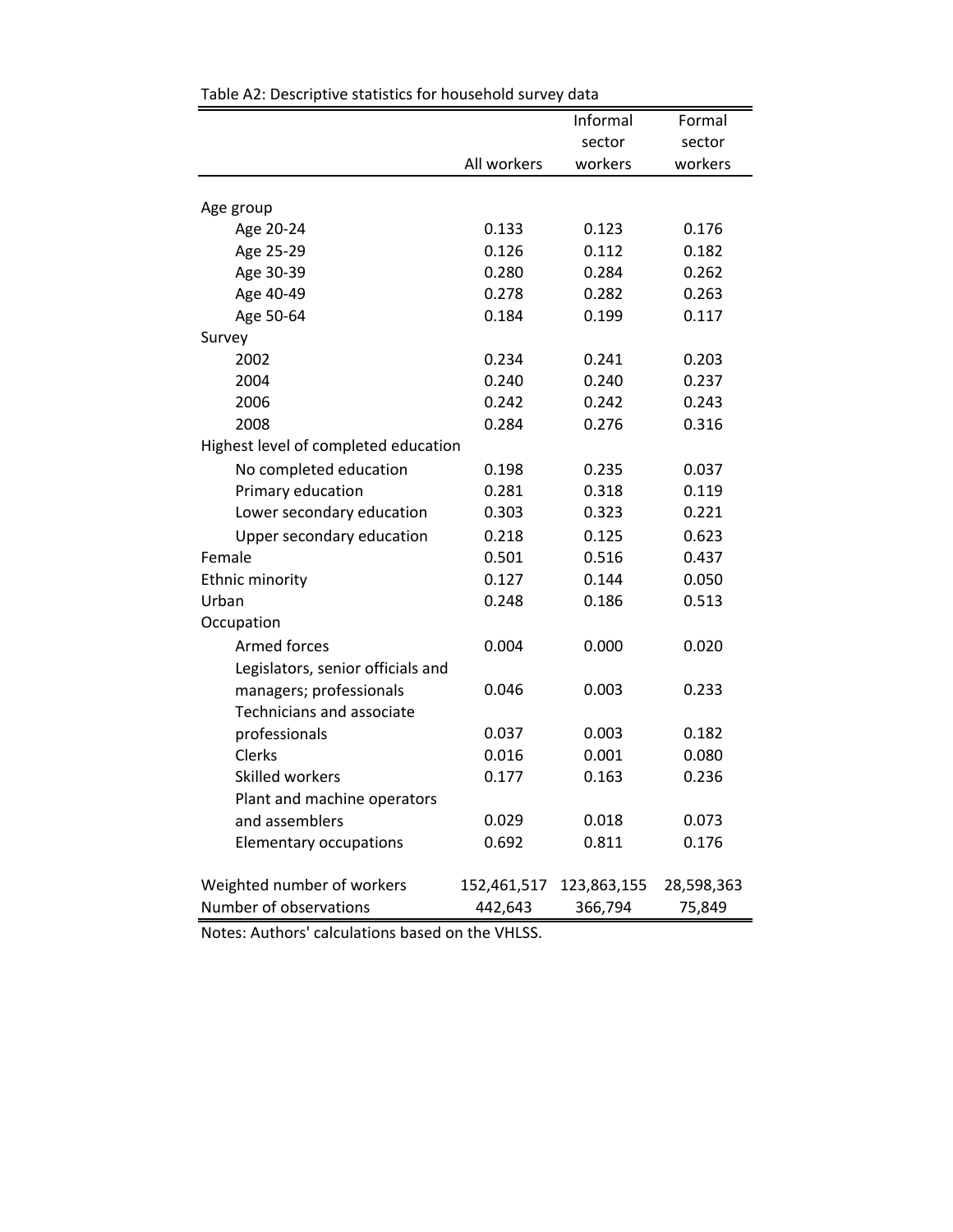|                 |        |                   |       |                              | Share of workers within |                   | Share of workers within |                        |
|-----------------|--------|-------------------|-------|------------------------------|-------------------------|-------------------|-------------------------|------------------------|
|                 |        | Number of workers |       | Sectoral share of            |                         | the sector in the |                         | the sector in foreign- |
|                 |        | (000s)            |       | workforce<br>informal sector |                         |                   |                         | invested firms         |
|                 | 1999   | 2009              | 1999  | 2009                         | 1999                    | 2009              | 1999                    | 2009                   |
|                 |        |                   |       |                              |                         |                   |                         |                        |
|                 |        |                   |       | Panel A: All workers         |                         |                   |                         |                        |
| Agriculture     | 21,202 | 21,984            | 0.679 | 0.520                        | 0.987                   | 0.990             | 0.000                   | 0.000                  |
| Mining          | 170    | 275               | 0.005 | 0.007                        | 0.409                   | 0.433             | 0.003                   | 0.012                  |
| Manufacturing   | 2,769  | 5,777             | 0.089 | 0.137                        | 0.580                   | 0.435             | 0.050                   | 0.220                  |
| <b>Services</b> | 7,083  | 14,240            | 0.227 | 0.337                        | 0.617                   | 0.633             | 0.003                   | 0.011                  |
| Total           | 31,223 | 42,276            | 1.000 | 1.000                        | 0.864                   | 0.790             | 0.005                   | 0.034                  |
|                 |        |                   |       | Panel B: Key provinces       |                         |                   |                         |                        |
| Agriculture     | 2,277  | 1,902             | 0.381 | 0.202                        | 0.976                   | 0.974             | 0.001                   | 0.002                  |
| Mining          | 16     | 22                | 0.003 | 0.002                        | 0.269                   | 0.390             | 0.015                   | 0.049                  |
| Manufacturing   | 1,301  | 2,741             | 0.218 | 0.291                        | 0.437                   | 0.293             | 0.090                   | 0.336                  |
| <b>Services</b> | 2,384  | 4,754             | 0.399 | 0.505                        | 0.602                   | 0.577             | 0.007                   | 0.025                  |
| Total           | 5,979  | 9,419             | 1.000 | 1.000                        | 0.708                   | 0.574             | 0.023                   | 0.111                  |

Table A3: Summary of workforce across broad industry groups

Notes: Authors' calculations from the 1999 and 2009 Censuses. The key provinces include Ho Chi Minh City, Ha Noi, Hai Phong, Dong Nai, and Binh Duong.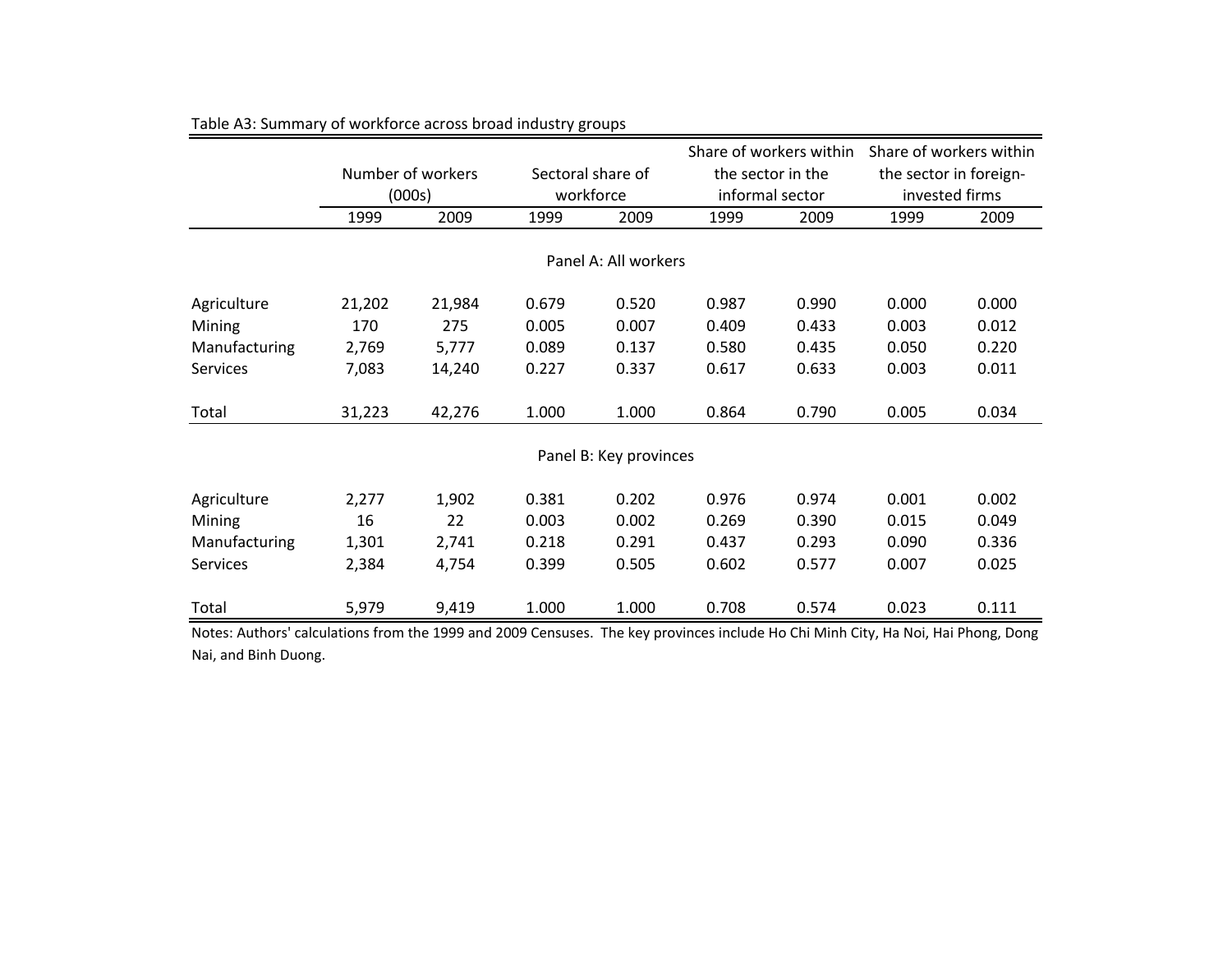|               | Men               |                    |                 |                                                                  |                    |                 |                   | Women              |                 |                   |                    |                 |
|---------------|-------------------|--------------------|-----------------|------------------------------------------------------------------|--------------------|-----------------|-------------------|--------------------|-----------------|-------------------|--------------------|-----------------|
|               |                   | Economy-wide       |                 |                                                                  | Manufacturing      |                 |                   | Economy-wide       |                 |                   | Manufacturing      |                 |
| Cohort age in |                   |                    |                 | Panel A: Share of informal workers in age cohorts                |                    |                 |                   |                    |                 |                   |                    |                 |
| 1999          | 1999              | 2009               | Change          | 1999                                                             | 2009               | Change          | 1999              | 2009               | Change          | 1999              | 2009               | Change          |
| Age 10 to 14  |                   | 0.766              |                 |                                                                  | 0.355              |                 |                   | 0.661              |                 |                   | 0.235              |                 |
| Age 15 to 19  |                   | 0.709              |                 |                                                                  | 0.356              |                 |                   | 0.663              |                 |                   | 0.297              |                 |
| Age 20 to 24  | 0.898             | 0.761              | $-0.137$        | 0.655                                                            | 0.462              | $-0.193$        | 0.848             | 0.760              | $-0.088$        | 0.511             | 0.419              | $-0.092$        |
| Age 25 to 29  | 0.873             | 0.808              | $-0.064$        | 0.639                                                            | 0.543              | $-0.095$        | 0.854             | 0.826              | $-0.028$        | 0.528             | 0.509              | $-0.019$        |
| Age 30 to 34  | 0.869             | 0.828              | $-0.041$        | 0.626                                                            | 0.593              | $-0.033$        | 0.866             | 0.858              | $-0.008$        | 0.544             | 0.577              | 0.033           |
| Age 35 to 39  | 0.842             | 0.811              | $-0.031$        | 0.576                                                            | 0.590              | 0.014           | 0.858             | 0.861              | 0.003           | 0.540             | 0.637              | 0.097           |
| Age 40 to 44  | 0.823             | 0.808              | $-0.015$        | 0.575                                                            | 0.622              | 0.047           | 0.854             | 0.890              | 0.036           | 0.500             | 0.733              | 0.233           |
| Age 45 to 49  | 0.831             | 0.846              | 0.015           | 0.604                                                            | 0.691              | 0.087           | 0.858             | 0.968              | 0.110           | 0.561             | 0.862              | 0.302           |
| Age 50 to 54  | 0.843             | 0.926              | 0.083           | 0.617                                                            | 0.798              | 0.181           | 0.903             | 0.985              | 0.082           | 0.583             | 0.931              | 0.348           |
| Age 55 to 59  | 0.874             |                    |                 | 0.680                                                            |                    |                 | 0.977             |                    |                 | 0.847             |                    |                 |
| Age 60 to 64  | 0.948             |                    |                 | 0.818                                                            |                    |                 | 0.990             |                    |                 | 0.984             |                    |                 |
| Total         | 0.862             | 0.787              | $-0.075$        | 0.623                                                            | 0.469              | $-0.154$        | 0.866             | 0.793              | $-0.072$        | 0.531             | 0.401              | $-0.130$        |
|               |                   |                    |                 | Panel B: Decomposition of aggregate informality change 2009-1999 |                    |                 |                   |                    |                 |                   |                    |                 |
|               | Within<br>cohorts | Between<br>cohorts | Total<br>change | Within<br>cohorts                                                | Between<br>cohorts | Total<br>change | Within<br>cohorts | Between<br>cohorts | Total<br>change | Within<br>cohorts | Between<br>cohorts | Total<br>change |
| Decomposition | $-0.040$          | $-0.035$           | $-0.075$        | $-0.044$                                                         | $-0.110$           | $-0.154$        | $-0.005$          | $-0.068$           | $-0.072$        | 0.014             | $-0.144$           | $-0.130$        |

## Table A4: Informality across and within birth age cohorts by gender

Notes: Authors' calculations based on workers ages 20-64 from the 1999 and 2009 Censuses.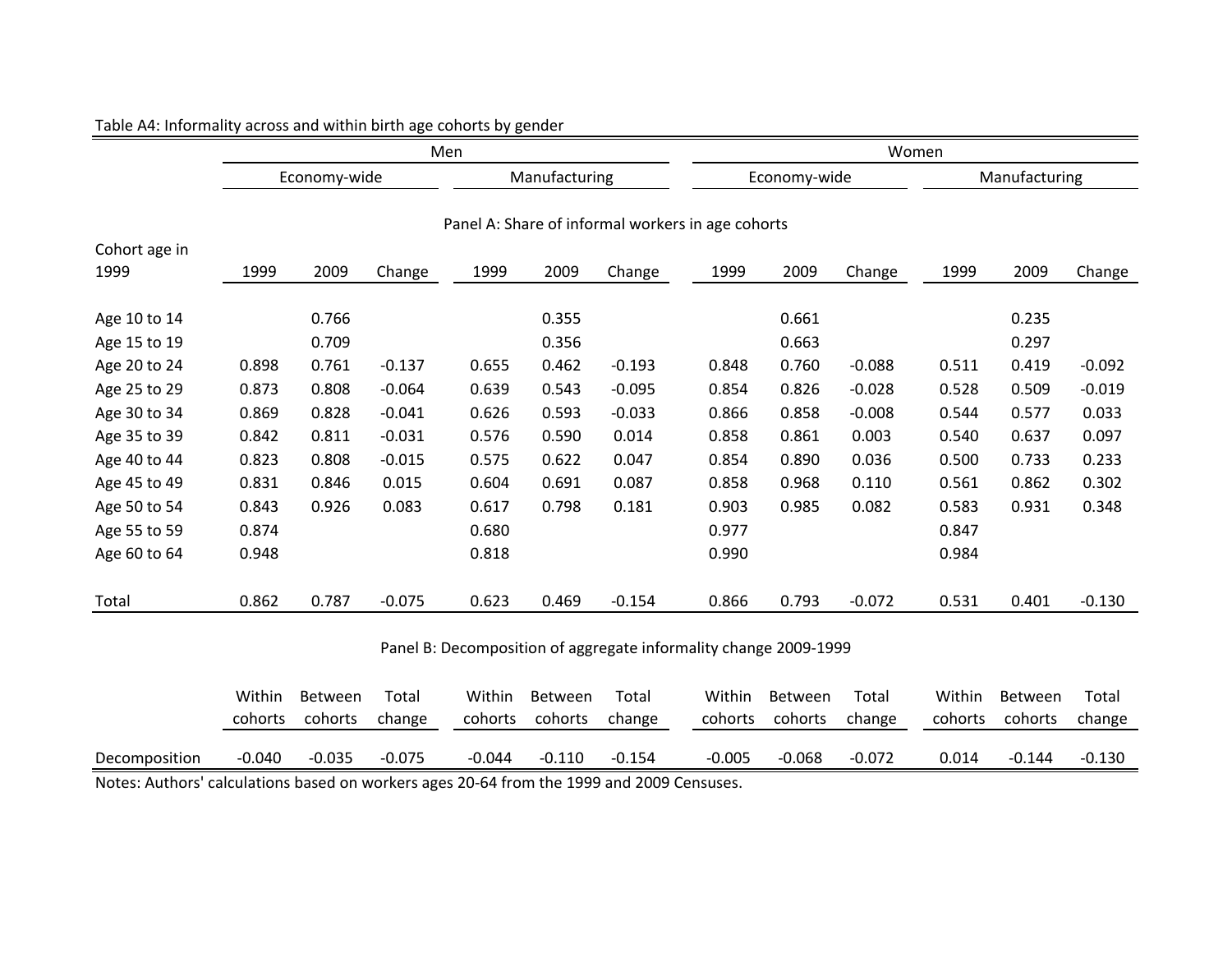|                    |                  | Economy-wide       |       |                   |       | Manufacturing      |                   |        |  |  |
|--------------------|------------------|--------------------|-------|-------------------|-------|--------------------|-------------------|--------|--|--|
|                    |                  |                    |       |                   |       |                    |                   |        |  |  |
|                    | Share of workers |                    |       | Share of migrants |       | Share of workers   | Share of migrants |        |  |  |
|                    |                  | within cohort that |       | in the informal   |       | within cohort that | in the informal   |        |  |  |
|                    | migrated         |                    |       | sector            |       | migrated           |                   | sector |  |  |
| Cohort age in 1999 | 1999             | 2009               | 1999  | 2009              | 1999  | 2009               | 1999              | 2009   |  |  |
|                    |                  |                    |       |                   |       |                    |                   |        |  |  |
| Age 10 to 14       |                  | 0.116              |       | 0.317             |       | 0.288              |                   | 0.106  |  |  |
| Age 15 to 19       |                  | 0.084              |       | 0.356             |       | 0.200              |                   | 0.130  |  |  |
| Age 20 to 24       | 0.056            | 0.044              | 0.604 | 0.473             | 0.165 | 0.118              | 0.324             | 0.192  |  |  |
| Age 25 to 29       | 0.043            | 0.028              | 0.662 | 0.562             | 0.106 | 0.078              | 0.394             | 0.223  |  |  |
| Age 30 to 34       | 0.028            | 0.019              | 0.750 | 0.630             | 0.063 | 0.056              | 0.472             | 0.250  |  |  |
| Age 35 to 39       | 0.022            | 0.015              | 0.781 | 0.670             | 0.044 | 0.042              | 0.604             | 0.290  |  |  |
| Age 40 to 44       | 0.020            | 0.012              | 0.775 | 0.720             | 0.035 | 0.029              | 0.543             | 0.348  |  |  |
| Age 45 to 49       | 0.017            | 0.010              | 0.798 | 0.787             | 0.033 | 0.027              | 0.617             | 0.412  |  |  |
| Age 50 to 54       | 0.015            | 0.007              | 0.834 | 0.819             | 0.020 | 0.017              | 0.516             | 0.435  |  |  |
| Age 55 to 59       | 0.013            |                    | 0.841 |                   | 0.029 |                    | 0.651             |        |  |  |
| Age 60 to 64       | 0.008            |                    | 0.937 |                   | 0.025 |                    | 0.883             |        |  |  |
|                    |                  |                    |       |                   |       |                    |                   |        |  |  |
| Total              | 0.031            | 0.046              | 0.695 | 0.418             | 0.091 | 0.154              | 0.397             | 0.143  |  |  |

Table A5: Informality across and within birth age cohorts among recent migrants

Notes: Authors' calculations based on workers ages 20-64 from the 1999 and 2009 Census.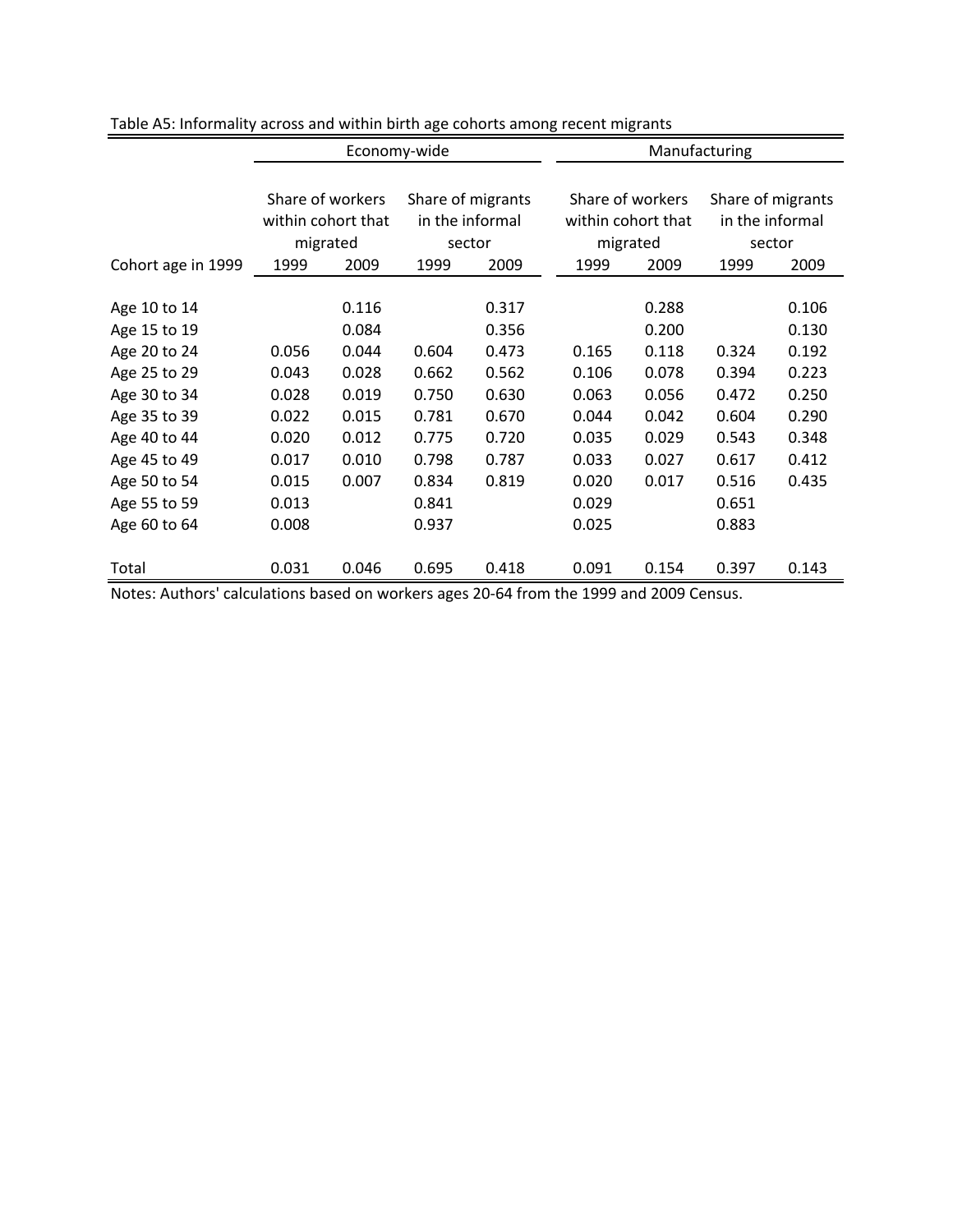|                              |                      |                | Economy-wide    |                                                  | Manufacturing        |                |                                                  |                |  |  |
|------------------------------|----------------------|----------------|-----------------|--------------------------------------------------|----------------------|----------------|--------------------------------------------------|----------------|--|--|
|                              |                      |                |                 |                                                  |                      |                |                                                  |                |  |  |
|                              |                      |                |                 | Share of workers within Share of migrants in the |                      |                | Share of workers within Share of migrants in the |                |  |  |
|                              | cohort that migrated |                | informal sector |                                                  | cohort that migrated |                | informal sector                                  |                |  |  |
| Cohort age in 1999           | 1999                 | 2009           | 1999            | 2009                                             | 1999                 | 2009           | 1999                                             | 2009           |  |  |
|                              |                      |                |                 |                                                  |                      |                |                                                  |                |  |  |
| <b>PANEL A: MEN</b>          |                      |                |                 |                                                  |                      |                |                                                  |                |  |  |
| Age 10 to 14                 |                      | 0.096          |                 | 0.326                                            |                      | 0.276          |                                                  | 0.144          |  |  |
| Age 15 to 19                 |                      | 0.084          |                 | 0.356                                            |                      | 0.208          |                                                  | 0.153          |  |  |
| Age 20 to 24                 | 0.053                | 0.049          | 0.678           | 0.472                                            | 0.149                | 0.127          | 0.436                                            | 0.219          |  |  |
| Age 25 to 29                 | 0.048                | 0.031          | 0.691           | 0.552                                            | 0.104                | 0.080          | 0.479                                            | 0.249          |  |  |
| Age 30 to 34                 | 0.032                | 0.021          | 0.745           | 0.605                                            | 0.061                | 0.054          | 0.487                                            | 0.289          |  |  |
| Age 35 to 39                 | 0.026                | 0.016          | 0.753           | 0.624                                            | 0.050                | 0.039          | 0.629                                            | 0.299          |  |  |
| Age 40 to 44                 | 0.024                | 0.013          | 0.748           | 0.647                                            | 0.031                | 0.027          | 0.532                                            | 0.325          |  |  |
| Age 45 to 49                 | 0.019                | 0.010          | 0.763           | 0.723                                            | 0.029                | 0.029          | 0.573                                            | 0.416          |  |  |
| Age 50 to 54                 | 0.019                | 0.009          | 0.814           | 0.735                                            | 0.013                | 0.022          | 0.604                                            | 0.321          |  |  |
| Age 55 to 59                 | 0.016                |                | 0.799           |                                                  | 0.035                |                | 0.606                                            |                |  |  |
| Age 60 to 64                 | 0.010                |                | 0.941           |                                                  | 0.022                |                | 0.811                                            |                |  |  |
| Total                        | 0.034                | 0.045          | 0.720           | 0.424                                            | 0.079                | 0.146          | 0.485                                            | 0.178          |  |  |
| <b>PANEL B: WOMEN</b>        |                      |                |                 |                                                  |                      |                |                                                  |                |  |  |
|                              |                      |                |                 |                                                  |                      |                |                                                  |                |  |  |
| Age 10 to 14                 |                      | 0.138          |                 | 0.309                                            |                      | 0.297          |                                                  | 0.079          |  |  |
| Age 15 to 19                 |                      | 0.085          |                 | 0.357                                            |                      | 0.193          |                                                  | 0.109          |  |  |
| Age 20 to 24<br>Age 25 to 29 | 0.058<br>0.038       | 0.039<br>0.025 | 0.537<br>0.620  | 0.475<br>0.576                                   | 0.176<br>0.107       | 0.110<br>0.076 | 0.261<br>0.304                                   | 0.161          |  |  |
| Age 30 to 34                 | 0.024                | 0.018          | 0.757           | 0.662                                            | 0.065                | 0.059          | 0.454                                            | 0.192<br>0.207 |  |  |
| Age 35 to 39                 | 0.018                | 0.014          | 0.824           | 0.727                                            | 0.036                | 0.046          | 0.557                                            | 0.279          |  |  |
| Age 40 to 44                 | 0.017                | 0.011          | 0.816           | 0.806                                            | 0.041                | 0.032          | 0.556                                            | 0.375          |  |  |
| Age 45 to 49                 | 0.015                | 0.009          | 0.850           | 0.860                                            | 0.040                | 0.024          | 0.667                                            | 0.405          |  |  |
| Age 50 to 54                 | 0.011                | 0.006          | 0.869           | 0.939                                            | 0.031                | 0.010          | 0.446                                            | 0.741          |  |  |
| Age 55 to 59                 | 0.009                |                | 0.927           |                                                  | 0.013                |                | 1.000                                            |                |  |  |
| Age 60 to 64                 | 0.006                |                | 0.929           |                                                  | 0.034                |                | 1.000                                            |                |  |  |
|                              |                      |                |                 |                                                  |                      |                |                                                  |                |  |  |
| Total                        | 0.028                | 0.047          | 0.663           | 0.411                                            | 0.104                | 0.163          | 0.322                                            | 0.113          |  |  |

Table A6: Informality across and within birth age cohorts among recent migrants by gender

Notes: Authors' calculations based on workers ages 20-64 from the 1999 and 2009 censuses.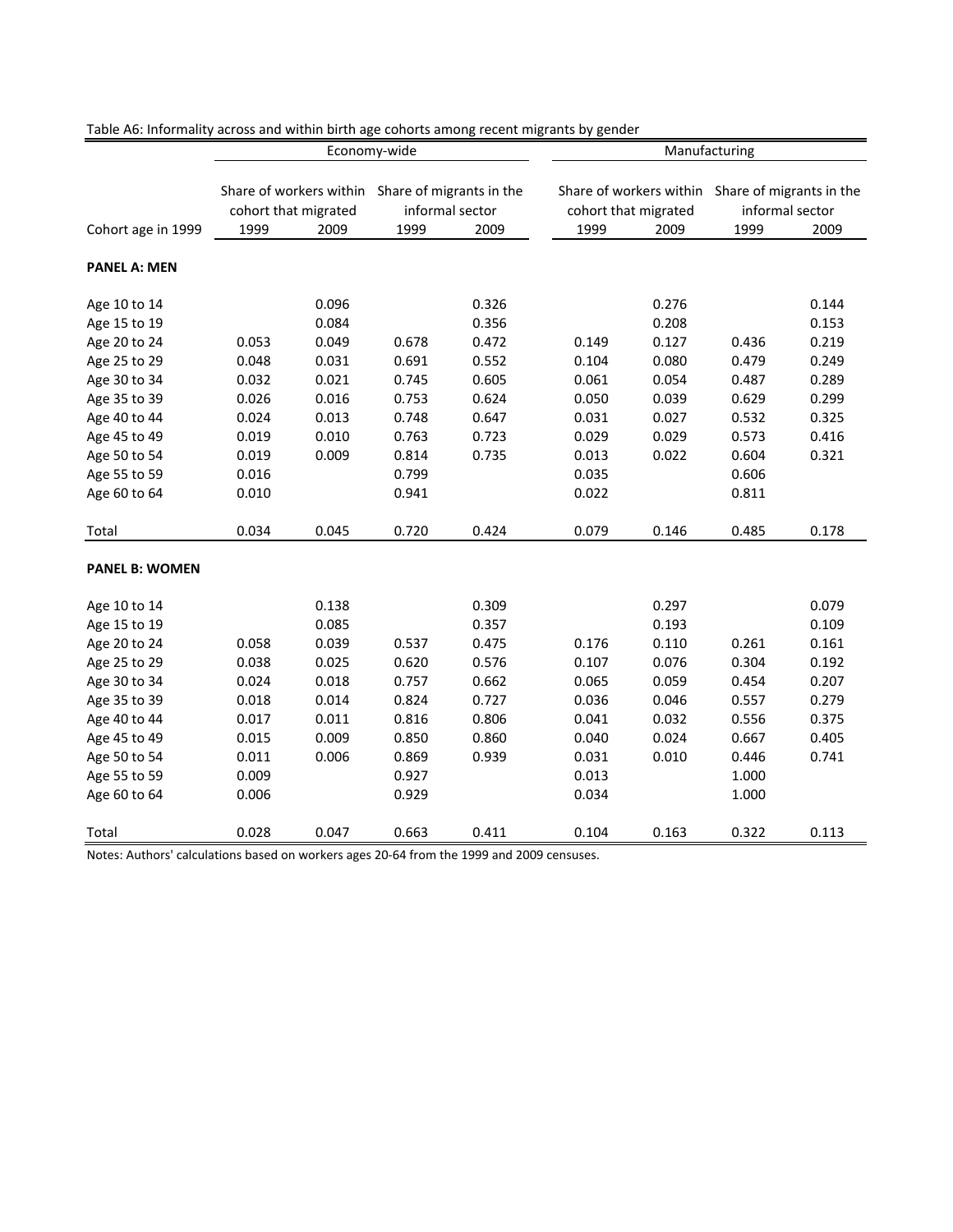|                 | All         | Manufacturing | <b>Key Provinces</b> |
|-----------------|-------------|---------------|----------------------|
|                 | (1)         | (2)           | (3)                  |
|                 |             |               |                      |
| Age 25-29       | $0.006***$  | $0.060***$    | $0.016***$           |
|                 | (0.001)     | (0.006)       | (0.006)              |
| Age 30-39       | $0.031***$  | $0.161***$    | $0.069***$           |
|                 | (0.001)     | (0.005)       | (0.005)              |
| Age 40-49       | $0.036***$  | $0.214***$    | $0.085***$           |
|                 | (0.001)     | (0.006)       | (0.005)              |
| Age 50-64       | $0.048***$  | $0.276***$    | $0.118***$           |
|                 | (0.001)     | (0.007)       | (0.006)              |
| Female          | $0.002**$   | $-0.024***$   | $-0.008**$           |
|                 | (0.001)     | (0.004)       | (0.003)              |
| Ethnic minority | 0.002       | 0.008         | 0.007                |
|                 | (0.001)     | (0.012)       | (0.016)              |
| Primary         | $-0.000$    | $-0.023***$   | $-0.022***$          |
| education       | (0.001)     | (0.006)       | (0.005)              |
| Lower           | $-0.018***$ | $-0.079***$   | $-0.063***$          |
| secondary       | (0.001)     | (0.007)       | (0.006)              |
| Upper           | $-0.076***$ | $-0.182***$   | $-0.134***$          |
| Secondary       | (0.001)     | (0.007)       | (0.006)              |
| Urban           | $-0.021***$ | $-0.040***$   | $-0.022***$          |
|                 | (0.001)     | (0.004)       | (0.004)              |
| Observations    | 442,591     | 50,139        | 49,052               |
| R-squared       | 0.629       | 0.352         | 0.567                |

Table A7: Probability of working in the informal sector

Standard errors in parentheses.  $***$  p<0.01,  $**$  p<0.05,  $*$  p<0.1. Notes: The sample is all workers age 20 to 64 at the time of the survey. All regressions include year, province, industry, and occupation fixed effects. The key provinces are Ho Chi Minh City, Ha Noi, Hai Phong, Dong Nai. and Binh Duong.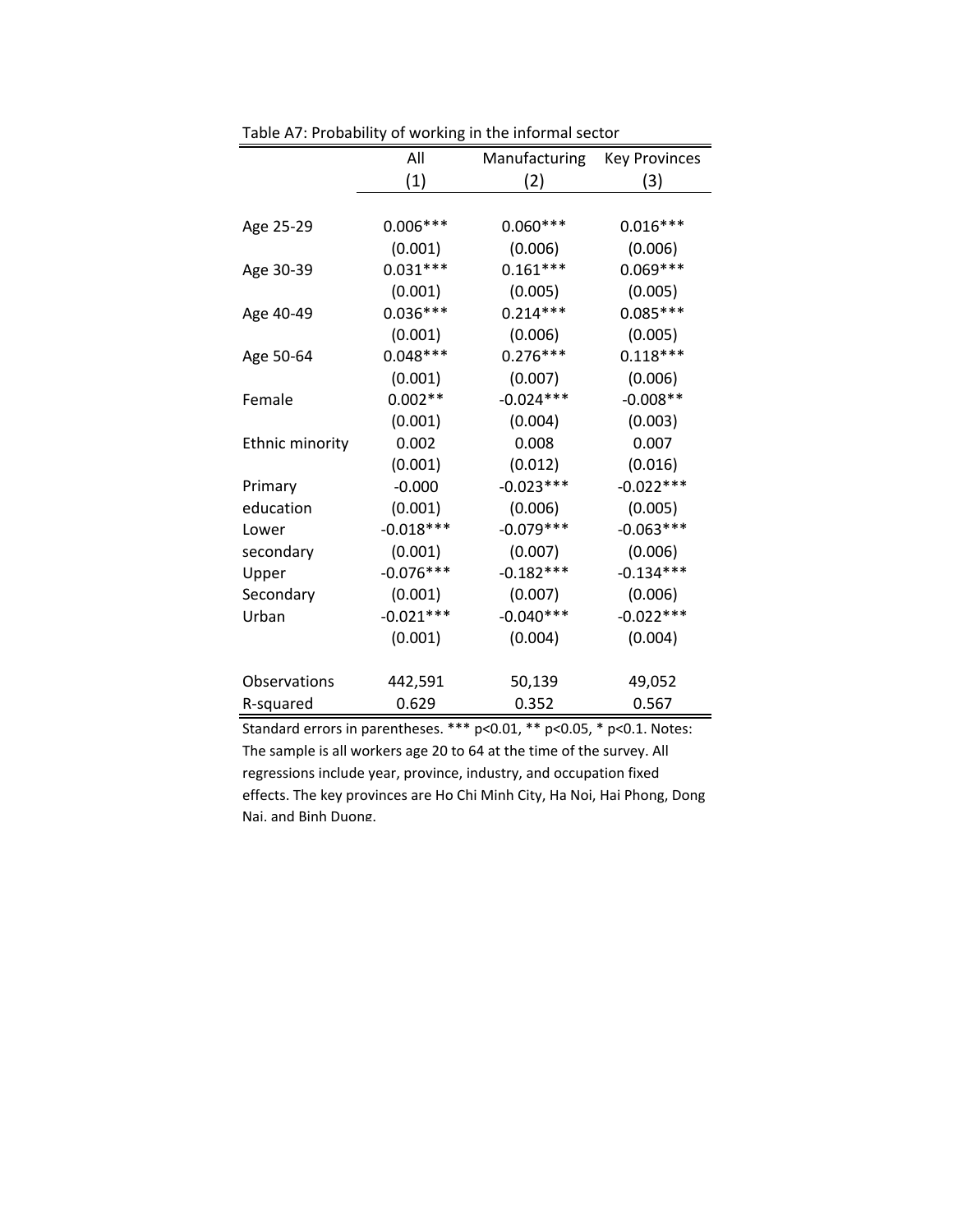| Age 25-29              | $-0.020**$  |  |
|------------------------|-------------|--|
|                        | (0.009)     |  |
| Age 30-39              | $-0.025***$ |  |
|                        | (0.008)     |  |
| Age 40-49              | $-0.031***$ |  |
|                        | (0.009)     |  |
| Age 50-64              | $0.053***$  |  |
|                        | (0.011)     |  |
| Female                 | $-0.013**$  |  |
|                        | (0.006)     |  |
| <b>Ethnic minority</b> | 0.008       |  |
|                        | (0.012)     |  |
| Primary education      | $-0.094***$ |  |
|                        | (0.014)     |  |
| Lower secondary        | $-0.174***$ |  |
|                        | (0.014)     |  |
| <b>Upper Secondary</b> | $-0.264***$ |  |
|                        | (0.014)     |  |
| Urban                  | $-0.041***$ |  |
|                        | (0.006)     |  |
| Observations           | 19,098      |  |
| R-squared              | 0.266       |  |

Standard errors in parentheses. \*\*\* p<0.01, \*\*  $p$ <0.05,  $*$   $p$ <0.1. The sample is all 2-survey panel individuals that worked in both surveys and were 20-64 years old and formal at the start of the panel. The regression also includes occupation, province, industry, and surveyyear fixed effects.

Table A8: Switching to informal sector